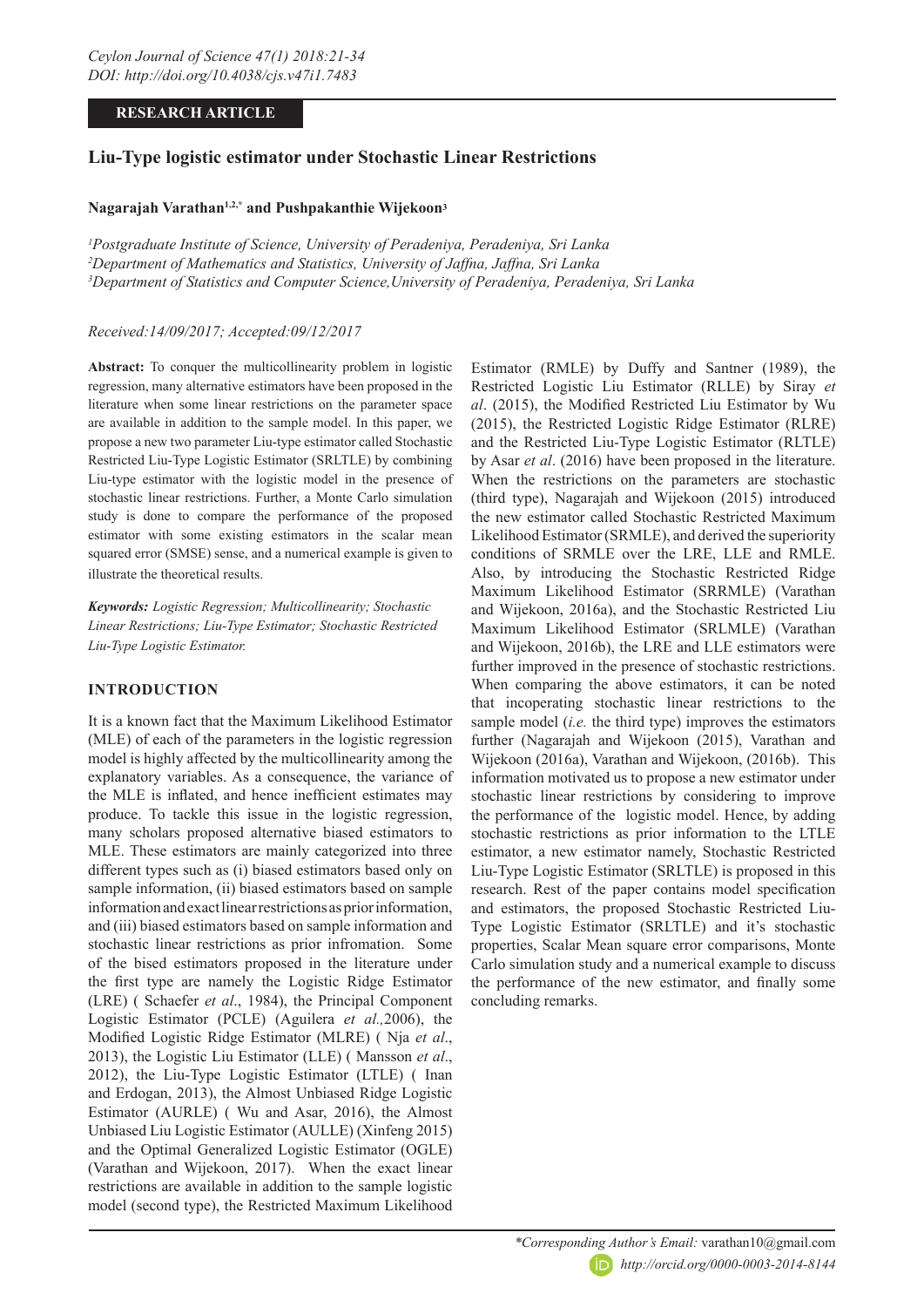#### **METHODOLOGY**

#### **Model Specification and estimators**

Consider the general logistic regression model

$$
y_i = \pi_i + \varepsilon_i, \ i = 1, \dots, n \tag{1}
$$

which follows Bernoulli distribution with parameter  $\pi$ , as *x* 1.0

$$
\pi_i = \frac{\exp(x_i \, \mathcal{B})}{1 + \exp(x_i \, \mathcal{B})},\tag{2}
$$

where  $x_i$  is the *i*<sup>th</sup> row of *X*, which is an  $n \times p$  data matrix with *p* explanatory variables and  $\beta$  is a  $p \times 1$  vector of coefficients,  $\varepsilon$ 's are independent with mean zero and variance  $\pi_i$  (1 – $\pi_i$ ) of the response  $y_i$ . The Maximum likelihood estimate (MLE) of  $\beta$  can be obtained as follows:

$$
\hat{\beta}_{MLE} = C^{-1} X \hat{Q} Z,\tag{3}
$$

where  $C = X'QX$ ; *Z* is the column vector with  $i^{th}$  element equals  $\left(\hat{\pi}_i\right) + \frac{y_i - \hat{\pi}_i}{\hat{\pi}_i \left(1 - \hat{\pi}_i\right)}$  $i \mathbf{u} - \mathbf{u}_i$  $logit(\hat{\pi}_i) + \frac{y_i - \hat{\pi}_i}{\hat{\pi}_i \mathbf{1} - \hat{\pi}_i}$  $\widetilde{\hat{\pi}_i}$  +  $\frac{y_i - \hat{\pi}_i}{\hat{\pi}_i (1 - \hat{\pi}_i)}$  and  $\hat{Q} = diag[\hat{\pi}_i (1 - \hat{\pi}_i)]$ . Note

that  $\hat{\beta}_{MLE}$  is an unbiased estimate of  $\beta$  and its covariance matrix is

$$
Cov(\hat{\beta}_{MLE}) = \{X^i \hat{Q} X\}^{-1}.
$$
\n(4)

The MSE and SMSE of  $\hat{\beta}_{MLE}$  are

$$
MSE[\hat{\beta}_{MLE}] = Cov[\hat{\beta}_{MLE}] + B[\hat{\beta}_{MLE}]B'[\hat{\beta}_{MLE}]
$$
  
= { $X'QX$ }<sup>-1</sup>  
= C<sup>-1</sup> (5)

and

$$
SMSE[\hat{\beta}_{MLE}] = tr[C^{-1}] \tag{6}
$$

Since *C* is a positive definite matrix there exists an orthogonal matrix Γ such that  $\Gamma'$ CΓ =  $\Delta = diag(\lambda_1, \lambda_2, ..., \lambda_p)$ , where  $\lambda_1 \geq \lambda_2 \geq ... \geq \lambda_n > 0$  are the ordered eigen values of *C* . Then

$$
SMSE[\hat{\beta}_{MLE}] = \sum_{j=1}^{p} \frac{1}{\lambda_j}.
$$

The maximum likelihood is the preferred estimation technique to estimate the parameters in logistic regression. However, the variance of MLE becomes inflated when the multicollinearity is present. As stated in the introduction, municonnearity is present. As stated in the infoduction,<br>under the first type of estimators, the Logistic Ridge where  $Z_{k,d} = (C + kI)^{-1}(C - dI)$ ,  $0 < d < 1$ ;  $k \ge$ Estimator (LRE) (Schaefer *et al*., 1984), Logistic Liu estimator (LLE) ( Mansson *et al*., 2012) and Liu Type Logistic Estimator (LTLE) (Inan and Erdogan, 2013) are defined as below.

$$
LRE: \hat{\beta}_{LRE} = Z_k \hat{\beta}_{MLE}; where Z_k = (I + kC^{1})^{-1}, k \ge 0
$$
 (7)

$$
LLE: \hat{\beta}_{LLE} = Z_d \hat{\beta}_{MLE};
$$
\nwhere  $Z_d = (C + I)^{-1} (C + dI), 0 < d < 1$   
\n
$$
LTLE: \hat{\beta}_{LTLE} = Z_{k,d} \hat{\beta}_{MLE};
$$
\n(1) where  $Z_{k,d} = (C + kI)^{-1} (C - dI), 0 < d < I; k \ge 0$  (9)

As an alternative technique to stabilize the variance of the estimator due to multicollinearity, one can use prior information, if available, in addition to the sample model (1) either as exact linear restrictions or stochastic linear restrictions.

Suppose that the following stochastic linear prior information is given in addition to the general logistic regression model (1).

$$
h = H\beta + \upsilon; \ E(\upsilon) = 0 \ Cov(\upsilon) = \Psi.
$$
 (10)

where *h* is an  $(q \times l)$  stochastic known vector, *H* is a  $(q \times p)$  matrix of full rank  $(q \leq p)$  with known elements and  $\upsilon$  is an  $(q\times1)$  random vector of disturbances with mean **0** and dispersion matrix Ψ , which is assumed to be known  $(q \times q)$  positive definite matrix. Further, it is assumed that *U* is stochastically independent of  $\varepsilon$ , *i.e*)  $E(\varepsilon v') = 0$ .

In the presence of exact linear restrictions on regression coefficients ( $v = 0$  in (10)) in addition to the logistic regression model (1) (second type), Duffy and Santner (1989) proposed the following Restricted Maximum Likelihood Estimator (RMLE).

$$
\hat{\beta}_{RMLE} = \hat{\beta}_{MLE} + C^{-1} H'(HC^H H')^{-1} (h - H\hat{\beta}_{MLE})
$$
(11)

Later, following Duffy and Santner (1989), Restricted Logistic Liu estimator (RLLE) by Siray *et al*, (2015), Restricted Logistic Ridge Estimator (RLRE) by Asar *et al*. (2016), Restricted Liu-Type Logistic Estimator (RLTLE) by Asar *et al*. (2016) were proposed in the presence of exact linear restrictions in addition to sample model (1). These estimators are defined as

$$
\text{RILE}: \hat{\beta}_{\text{RILE}} = Z_d \hat{\beta}_{\text{RMLE}}; \text{eigen values} \qquad \text{RILE}: \hat{\beta}_{\text{RILE}} = (C+I)^{-1}(C+ dI), 0 < d < 1
$$
\n
$$
\text{where } Z_d = (C+I)^{-1}(C+ dI), 0 < d < 1
$$
\n(12)

$$
RLRE: \hat{\beta}_{RLRE} = Z_k \hat{\beta}_{RMLE};
$$
\n(13)

 $where Z_k = (I + kC^{-1})^{-1}, k \ge 0$ 

when the 
$$
RLTLE: \hat{\beta}_{RLTLE} = Z_{k,d} \hat{\beta}_{RMLE}
$$
;  
roduction, *where*  $Z_{k,d} = (C + kI)^{-1} (C - dI), 0 < d < I; k \ge 0$  (14)

 When the linear restrictions are stochastic as in (10) in addition to the logistic regression model (1) ( Third type), Nagarajah and Wijekoon (2015) proposed the Stochastic Restricted Maximum Likelihood Estimator (SRMLE).

$$
kC^{1})^{-1}, k \ge 0 \qquad (7) \qquad \hat{\beta}_{SRMLE} = \hat{\beta}_{MLE} + C^{-1}H'(\Psi + HC^{1} H')^{-1}(h - H\hat{\beta}_{MLE}) \qquad (15)
$$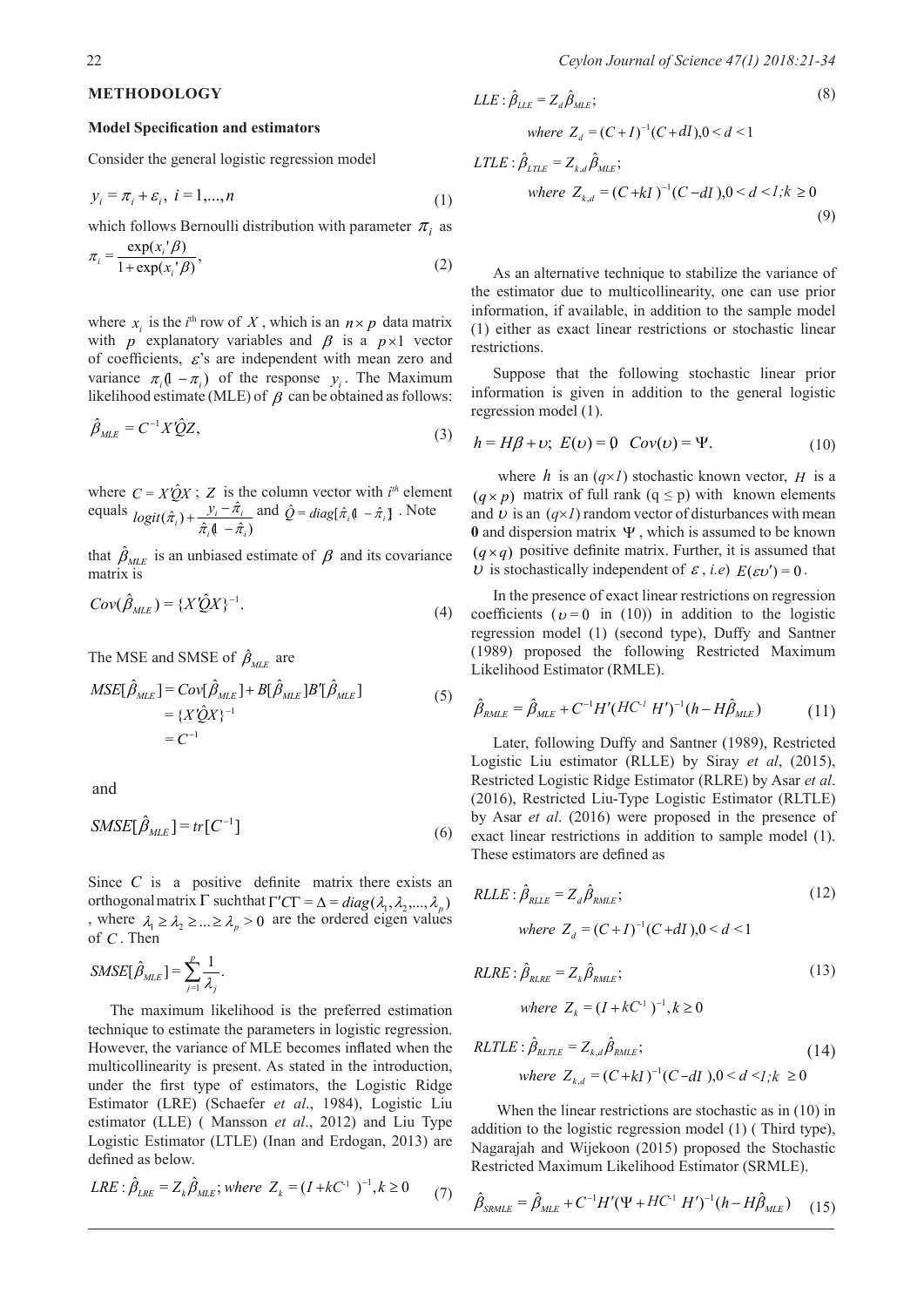The asymptotic properties of SRMLE:

$$
E(\hat{\beta}_{SRMLE}) = \beta, \tag{16}
$$

$$
Cov(\hat{\beta}_{SRMLE}) = C^{-1} - C^{-1}H'(\Psi + HC^{-1}H')^{-1}HC^{-1}
$$
 (17)  
=  $(C + H\Psi^{-1}H)^{-1}$ ,  
=  $W(say)$ 

and

$$
Bias[\hat{\beta}_{SRMLE}] = E[\hat{\beta}_{SRMLE}] - \beta = 0 \tag{18}
$$

The MSE and the SMSE of SRMLE are

$$
MSE[\hat{\beta}_{SRMLE}] = Cov(\hat{\beta}_{SRMLE}) + B[\hat{\beta}_{SRMLE}]B'[\hat{\beta}_{SRMLE}]
$$
 (19)  
=  $(C + H'\Psi^{-1}H)^{-1}$   
= W

and

$$
SMSE[\hat{\beta}_{SRMLE}] = tr(W)
$$
  
=  $\sum_{j=1}^{p} w_j$ . (20)

where  $w_j \ge 0$  is the *j* th diagonal element of the matrix Γ′*W*Γ such that Γ is the matrix whose columns are composed by the eigenvectors of the matrix *C* . (See Asar *et al*. (2016b))

To improve the performance of the SRMLE further, the Stochastic Restricted Liu Maximum Likelihood Estimator (SRLMLE) and the Stochastic Restricted Ridge Maximum Likelihood Estimator (SRRMLE) were introduced by Varathan and Wijekoon (2016a, 2016b). The SRLMLE and SRRMLE are defined as

$$
SRLMLE: \hat{\beta}_{SRLMLE} = Z_d \hat{\beta}_{SRMLE};
$$
\n(21) 
$$
SRLMLE: \hat{\beta}_{SRLMLE} = (C+I)^{-1}(C+dI), 0 < d < 1
$$
\n(22) 
$$
SRLMLE: \hat{\beta}_{SRLMLE} = Z_d \hat{\beta}_{SRMLE};
$$
\n(23) 
$$
SRLMLE: \hat{\beta}_{SRLMLE} = Z_d \hat{\beta}_{SRMLE};
$$
\n(24) 
$$
SRLMLE: \hat{\beta}_{SRLMLE} = Z_d \hat{\beta}_{SRMLE};
$$
\n(25) 
$$
SRLMLE: \hat{\beta}_{SRLME} = Z_d \hat{\beta}_{SRMLE};
$$
\n(26) 
$$
SRLMLE: \hat{\beta}_{SRLME} = Z_d \hat{\beta}_{SRMLE};
$$
\n(27) 
$$
SRLIME: \hat{\beta}_{SRLME} = Z_d \hat{\beta}_{SRMLE};
$$
\n(28) 
$$
SRLIME: \hat{\beta}_{SRLME} = Z_d \hat{\beta}_{SRMLE};
$$
\n(29) 
$$
SRLIME: \hat{\beta}_{SRLME} = Z_d \hat{\beta}_{SRMLE};
$$
\n(20) 
$$
SRLIME: \hat{\beta}_{SRLME} = Z_d \hat{\beta}_{SRMLE};
$$
\n(21) 
$$
SRLIME: \hat{\beta}_{SRLME} = Z_d \hat{\beta}_{SRMLE};
$$
\n(22) 
$$
SRLIME: \hat{\beta}_{SRLME} = Z_d \hat{\beta}_{SRMLE};
$$
\n(23) 
$$
SRLIME: \hat{\beta}_{SRLME} = Z_d \hat{\beta}_{SRMLE};
$$
\n(24) 
$$
SRLATE: \hat{\beta}_{SRLME} = Z_d \hat{\beta}_{SRMLE};
$$
\n(25) 
$$
SRLATE: \hat{\beta}_{SRLATE} = Z_d \hat{\beta}_{SRMLE};
$$
\n(26) 
$$
SRLATE: \hat{\beta}_{SRLATE} = Z_d \hat{\beta}_{SRMLE};
$$
\n(27) 
$$
SRLATE: \hat{\beta}_{SRLATE} = Z_d \hat{\beta}_{SRMLE};
$$
\n(28) 
$$
SRLATE: \hat{\beta}_{SRLATE} = Z_d \hat{\beta}_{SRMLE};
$$
\n(29) 
$$
SRLATE: \hat{\beta}_{S
$$

$$
SRRMLE: \hat{\beta}_{SRRMLE} = Z_k \hat{\beta}_{SRMLE};
$$
\n(22) we have  
\n
$$
Z_k = (I + kC^{-1})^{-1}, k \ge 0
$$
\n(22) we have  
\nand  
\nas S

The asymptotic properties of SRLMLE:

$$
E(\hat{\beta}_{SRLMLE}) = Z_d \beta, \qquad (23)
$$

$$
Cov(\hat{\beta}_{SRLMLE}) = Z_dW Z_d'
$$
 (24)

Consequently, the bias, MSE and SMSE of SRLMLE are

$$
Bias[\hat{\beta}_{SRLMLE}] = E[\hat{\beta}_{SRLMLE}] - \beta = (Z_d - I)\beta. \tag{25}
$$

$$
MSE(\hat{\beta}_{SRLMLE}) = Z_dW Z_d' + (Z_d - I)\beta\beta'(Z_d - I)'. \tag{26}
$$

and

$$
SMSE(\hat{\beta}_{SRLMLE})
$$
\n
$$
= tr \{Z_d W Z_d \} + \beta'(Z_d - I)'(Z_d - I)\beta.
$$
\n
$$
(27)
$$

$$
=tr \{ (C + dI)(C + I)^{-2} (C + dI)W \} + (d - I)^{2} \beta'(C + I)^{-2} \beta
$$
  

$$
= tr \{ \Gamma'(\Delta + dI)(\Delta + I)^{-2} (\Delta + dI)W \}
$$
  

$$
+ (d - I)^{-2} \alpha' \Gamma'(\Delta + I)^{-2} \Gamma \alpha
$$

$$
= \sum_{j=1}^{p} \frac{(\lambda_j + d)^2}{(\lambda + 1)^2} w_{jj} + \sum_{j=1}^{p} \frac{\alpha_j^2}{(\lambda + 1)^2} (d - 1)^2
$$

The asymptotic properties of SRRMLE:

$$
E(\hat{\beta}_{SRRMLE}) = Z_k \beta, \qquad (28)
$$

$$
Cov(\hat{\beta}_{SRRMLE}) = Z_k W Z_k'
$$
\n(29)

Consequently, The bias, MSE and SMSE of SRRMLE are

$$
Bias[\hat{\beta}_{SRRMLE}] = E[\hat{\beta}_{SRRMLE}] - \beta = (Z_k - I)\beta. \tag{30}
$$

$$
MSE(\hat{\beta}_{SRRMLE}) = Z_k W Z_k^{''} + (Z_k - I)\beta \beta'(Z_k - I)'.
$$
 (31)

and

$$
SMSE(\hat{\beta}_{SRRMLE}) = tr \{Z_k W Z_k^{'}\} + \beta'(Z_k - I)'(Z_k - I)\beta.
$$
 (32)  
=tr {C(C + kI)<sup>-2</sup>CW } + k<sup>2</sup> \beta'(C + kI)<sup>-2</sup> \beta  
=tr { $\Gamma' \Delta (\Delta + kI)^{-2} \Delta W \Gamma$ } + k<sup>2</sup> \alpha' \Gamma' (\Delta + kI)^{-2} \Gamma \alpha  
=  $\sum_{j=1}^p \frac{\lambda_j^2}{(\lambda_j + k)^2} w_{jj} + \sum_{j=1}^p \frac{\alpha_j^2}{(\lambda_j + k)^2} k^2$ 

where  $\alpha_i$  is the *j* th element of  $\Gamma' \beta$ ,  $j = 1, ..., p$ .

## **RESULTS AND DISCUSSION**

#### **The New Proposed Estimator**

Generally, the estimators based on stochastic linear restrictions perform better than the estimators based on exact linear restrictions. Also the estimators based on two shrinkage parameters *k* and *d* improve the performance of the estimators. The estimator based on two shrinkage parameters *k* and *d* for exact liner restrictions is available in the literature (Asar *et al*., 2016). Hence, in this research, we propose a new two parameter Liu-Type estimator under stochastic linear restriction case, which is named as Stochastic Restricted Liu-Type Logistic Estimator (SRLTLE) and defined as

$$
\hat{\beta}_{SRLTLE} = Z_{k,d} \hat{\beta}_{SRMLE}.
$$
\n(33)

The asymptotic properties of SRLTLE:

$$
E(\hat{\beta}_{SRLTLE}) = Z_{k,d}\beta,\tag{34}
$$

$$
Cov(\hat{\beta}_{SRLTLE}) = Z_{k,d}W Z_{k,d} \tag{35}
$$

Consequently, the bias, MSE and SMSE of SRLTLE are

$$
Bias[\hat{\beta}_{SRLTLE}] = E[\hat{\beta}_{SRLTLE}] - \beta = (Z_{k,d} - I)\beta. \tag{36}
$$

$$
MSE(\hat{\beta}_{SRLTLE}) = Z_{k,d}W Z_{k,d}^{\prime \prime} + (Z_{k,d} - I)\beta \beta'(Z_{k,d} - I)^{\prime}. \tag{37}
$$

and

$$
SMSE(\hat{\beta}_{SRLTLE}) = tr \{Z_{k,d}W Z_{k,d} \}' + \beta'(Z_{k,d} - I)'(Z_{k,d} - I)\beta.
$$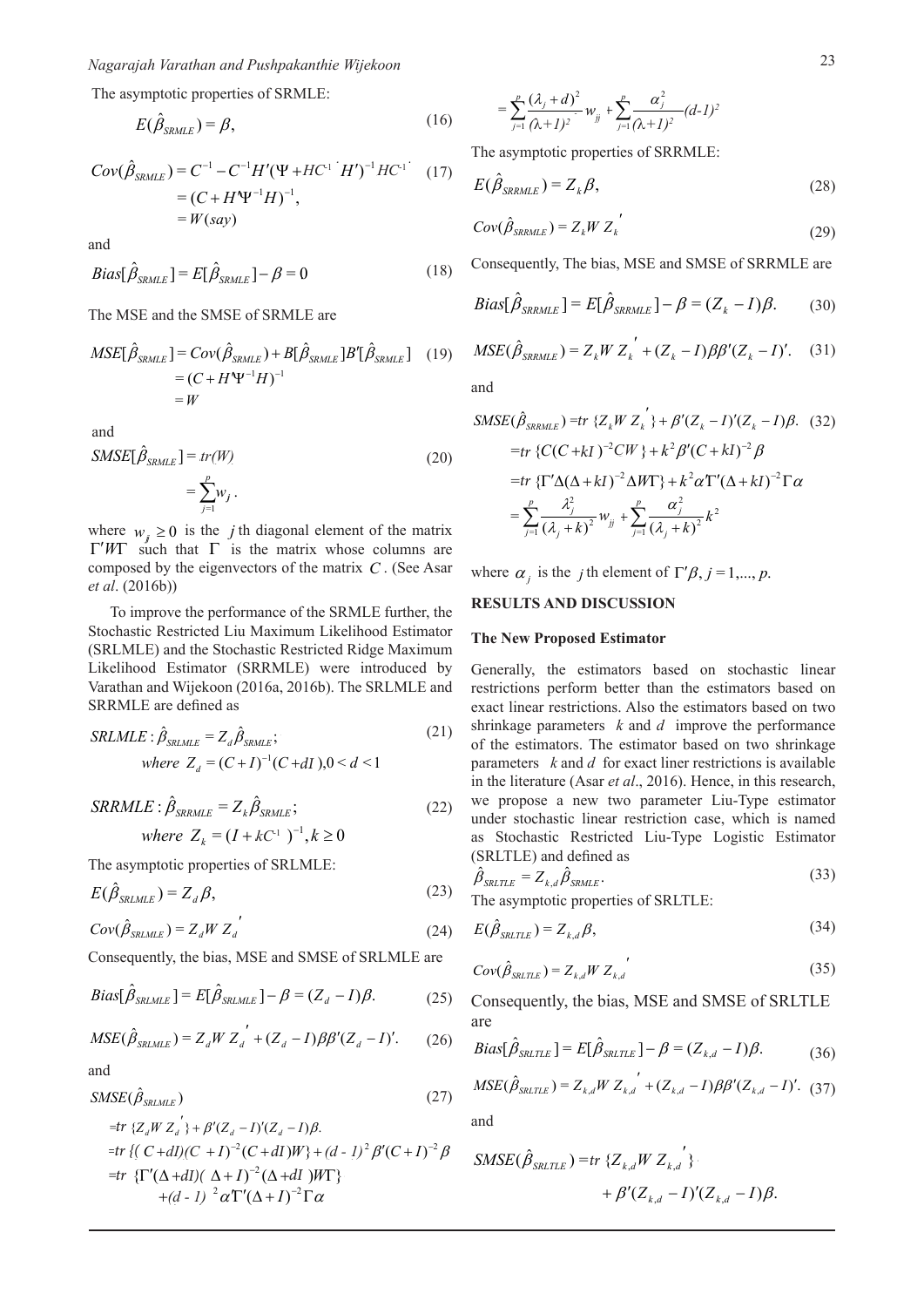is defined as

$$
=tr \{ (C - dI)(C + kI)^{-2} (C - dI)W \}
$$
  
\n
$$
+ (k + d)^{2} \beta'(C + kI)^{-2} \beta
$$
  
\n
$$
=tr \{ \Gamma'(\Delta - dI)(\Delta + kI)^{-2} (\Delta - dI)W \}
$$
  
\n
$$
= tr \{ \Gamma'(\Delta - dI)(\Delta + kI)^{-2} (\Delta - dI)W \}
$$
  
\nwhere  $D(\hat{\beta})$  is the dispersion matrix, and  $B(\hat{\beta}) = E(\beta) - \beta$  denotes the bias vector.  
\n
$$
= \sum_{j=1}^{p} \frac{(\lambda_{j} - d)^{2}}{(\lambda_{j} + k)^{2}} w_{ij} + \sum_{j=1}^{p} \frac{\alpha_{j}^{2}}{(\lambda_{j} + k)^{2}} (k + d)^{2}
$$
  
\n(38) (39)  
\n
$$
= \sum_{j=1}^{p} \frac{(\lambda_{j} - d)^{2}}{(\lambda_{j} + k)^{2}} w_{ij} + \sum_{j=1}^{p} \frac{\alpha_{j}^{2}}{(\lambda_{j} + k)^{2}} (k + d)^{2}
$$
  
\n(39)  
\n
$$
= \sum_{j=1}^{p} \frac{(\lambda_{j} - d)^{2}}{(\lambda_{j} + k)^{2}} w_{ij} + \sum_{j=1}^{p} \frac{\alpha_{j}^{2}}{(\lambda_{j} + k)^{2}} (k + d)^{2}
$$
  
\n(30)  
\n
$$
= \sum_{j=1}^{p} \frac{(\lambda_{j} - d)^{2}}{(\lambda_{j} + k)^{2}} w_{ij} + \sum_{j=1}^{p} \frac{(\lambda_{j} - d)^{2}}{(\lambda_{j} + k)^{2}} (k + d)^{2}
$$
  
\n(39)  
\n
$$
= D(\hat{\beta}) + B(\hat{\beta})B'(\hat{\beta})
$$
  
\nwhere  $D(\hat{\beta})$  is the dispersion matrix, and  $B(\hat{\beta}) = E(\hat{\beta}) - \beta$  denotes the bias vector.

#### **Scalar Mean square error comparisons**

$$
MSE(\hat{\beta}, \beta) = E[(\hat{\beta} - \beta)(\hat{\beta} - \beta)']
$$
  
=  $D(\hat{\beta}) + B(\hat{\beta})B'(\hat{\beta})$  (39)

 $B(\hat{\beta}) = E(\hat{\beta}) - \beta$  denotes the bias vector.

The Scalar Mean Square Error (SMSE) of the estimator  $\hat{\beta}$ can be defined as

$$
SMSE(\hat{\beta}, \beta) = trace[MSE(\hat{\beta}, \beta]
$$
 (40)

For two given estimators  $\hat{\beta}_1$  and  $\hat{\beta}_2$ , the estimator  $\hat{\beta}_2$  is said to be superior to  $\hat{\beta}_1$  under the SMSE criterion if and only if

$$
M(\hat{\beta}_1, \hat{\beta}_2) = \text{SMSE}(\hat{\beta}_1, \beta) - \text{SMSE}(\hat{\beta}_2, \beta) \ge 0 \tag{41}
$$
  
Based on the results in Table 4.1, it can be concluded that

Based on the results in Table 4.1, it can be concluded that

|                                       | $= \sum_{i=1}^{\infty} \frac{(y_i - y_i)^2}{(\lambda_i + k)^2} w_{ij} + \sum_{i=1}^{\infty} \frac{(y_i - y_i)^2}{(\lambda_i + k)^2} (k + d)^2$                                                                                                                                                                                                                                                                          | call be defined as                                                                                   |                                                                                                                                                                                                                                                                                                                             |  |  |  |
|---------------------------------------|-------------------------------------------------------------------------------------------------------------------------------------------------------------------------------------------------------------------------------------------------------------------------------------------------------------------------------------------------------------------------------------------------------------------------|------------------------------------------------------------------------------------------------------|-----------------------------------------------------------------------------------------------------------------------------------------------------------------------------------------------------------------------------------------------------------------------------------------------------------------------------|--|--|--|
|                                       |                                                                                                                                                                                                                                                                                                                                                                                                                         |                                                                                                      | $SMSE(\hat{\beta}, \beta) = trace[MSE(\hat{\beta}, \beta)]$                                                                                                                                                                                                                                                                 |  |  |  |
|                                       | <b>Scalar Mean square error comparisons</b><br>In this section we compare the performance of the proposed<br>estimator $\hat{\beta}_{SRLTLE}$ with $\hat{\beta}_{MLE}$ , $\beta_{SRMLE}$ , $\hat{\beta}_{SRRMLE}$ , $\hat{\beta}_{SRLMLE}$<br>with respect to the SMSE criterion.<br>For the estimator $\hat{\beta}$ of $\beta$ , the Mean Square Error (MSE)<br>Table 4.1: Comparison of SRLTLE with other estimators. | only if                                                                                              | For two given estimators $\hat{\beta}_1$ and $\hat{\beta}_2$ , the estimator<br>said to be superior to $\hat{\beta}_1$ under the SMSE criterion<br>$M(\hat{\beta}_1, \hat{\beta}_2) = \text{SMSE}(\hat{\beta}_1, \beta) - \text{SMSE}(\hat{\beta}_2, \beta) \ge 0$<br>Based on the results in Table 4.1, it can be conclude |  |  |  |
| <b>Estimator</b><br>$(\tilde{\beta})$ | $SMSE(\widetilde{\beta}) - SMSE(\widehat{\beta}_{SRLTLE})$                                                                                                                                                                                                                                                                                                                                                              |                                                                                                      | Condition                                                                                                                                                                                                                                                                                                                   |  |  |  |
| $\beta_{\rm MLE}$                     | $\Delta_1 = \sum_{j=1}^p \frac{(\lambda_j + k)^2 - \lambda_j (\lambda_j - d)^2 w_{jj} - \lambda_j \alpha_j^2 (k + d)^2}{\lambda_j (\lambda_j + k)^2}$                                                                                                                                                                                                                                                                   | $SMSE(\hat{\beta}_{MLE}) - SMSE(\hat{\beta}_{SRLTLE}) \ge 0$<br>if and only if $\Delta_1 \geq 0$ .   |                                                                                                                                                                                                                                                                                                                             |  |  |  |
| $\hat{\beta}_{\text{\tiny{SRMLE}}}$   | $\Delta_2 = \sum_{j=1}^p \frac{(k+d)\{(2\lambda_j + k - d)w_{jj} - (k+d)\alpha_j^2\}}{(\lambda_j + k)^2}$                                                                                                                                                                                                                                                                                                               | $SMSE(\hat{\beta}_{SRMLE}) - SMSE(\hat{\beta}_{SRLTLE}) \ge 0$<br>if and only if $\Delta_2 \geq 0$ . |                                                                                                                                                                                                                                                                                                                             |  |  |  |
|                                       | $\hat{\beta}_{SRRMLE}$ $\Delta_3 = \sum_{j=1}^{p} \frac{d\{(2\lambda_j - d)w_{ij} - \alpha_j^2(2k+d)\}}{(\lambda_j + k)^2}$                                                                                                                                                                                                                                                                                             |                                                                                                      | $SMSE(\hat{\beta}_{SRRMLE}) - SMSE(\hat{\beta}_{SRLTLE}) \ge 0$<br>if and only if $\Delta_3 \geq 0$ .                                                                                                                                                                                                                       |  |  |  |
|                                       | $\hat{\beta}_{SRLMLE}$ $\begin{bmatrix} \Delta_4 = \\ \sum_{i=1}^{P} \frac{2 \lambda_j^2 + (k+1)\lambda_j (1-\alpha_j) + d(k-1)(1+\alpha_j) - 2k\alpha_j}{(\lambda_j + k)^2} \end{bmatrix}$<br>$*\frac{[\lambda_j(k+2d+1)w_j+d(k+1)]}{(\lambda_j+l)^2}$                                                                                                                                                                 |                                                                                                      | $SMSE(\hat{\beta}_{SRLMLE}) - SMSE(\hat{\beta}_{SRLTLE}) \ge 0$<br>if and only if $\Delta_4 \geq 0$ .                                                                                                                                                                                                                       |  |  |  |

 $($ a $\alpha$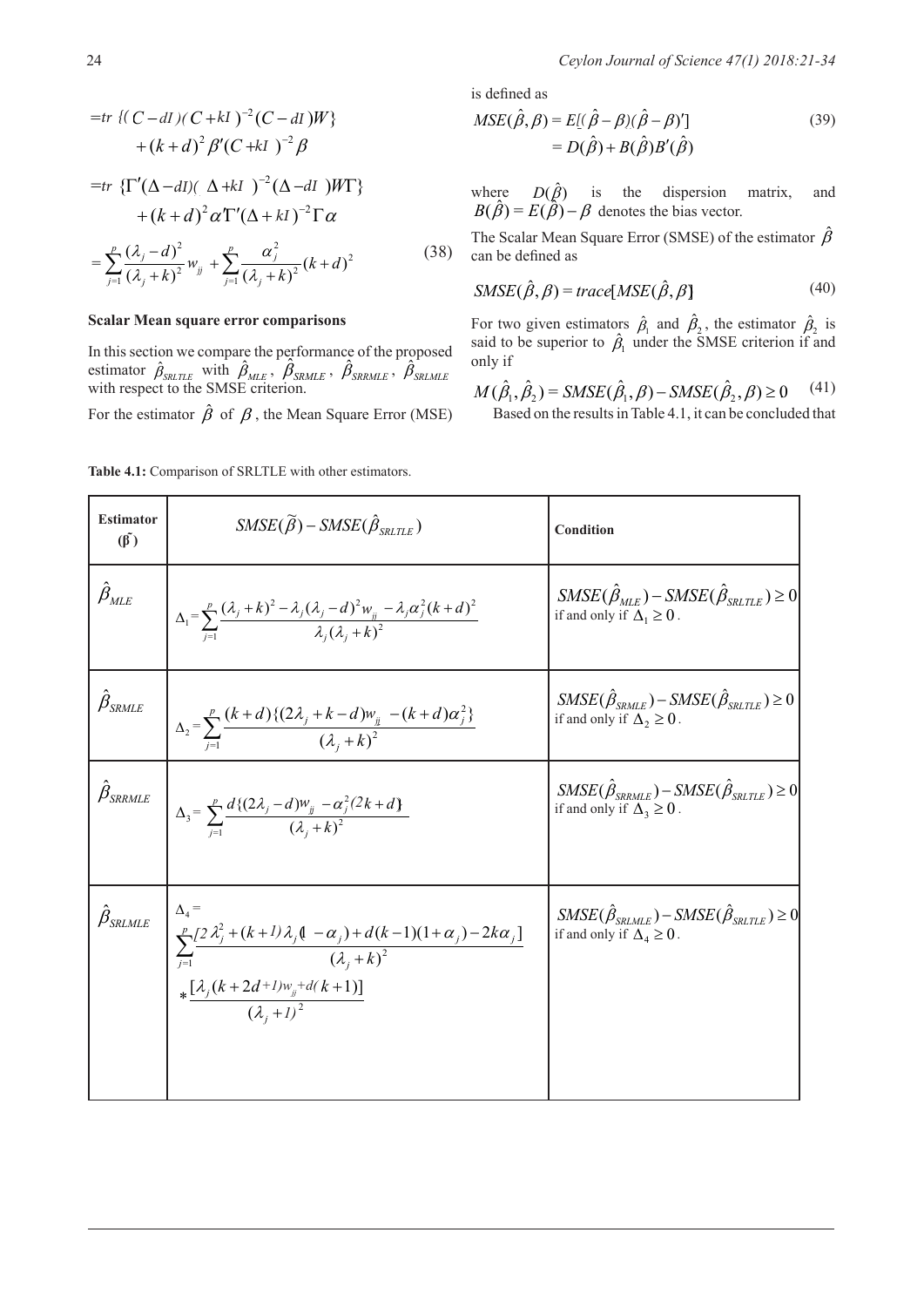the new estimator SRLTLE is superior over MLE, SRMLE, SRRMLE and SRLMLE with respect to the scalar mean square error sense if and only if  $\Delta \geq 0$ ;i=1,2,3 & 4. Since, the nonnegativeness of the terms  $\Delta_1$ ,  $\Delta_2$ ,  $\Delta_3$ , and  $\Delta_4$ cannot be easily examined, we compare the performances of these estimators by using a simulation study in the next section.

#### **A Simulation study**

To illustrate the performance of the proposed estimator with the existing estimators MLE, SRMLE, SRRMLE and SRLMLE, we perform a Monte Carlo simulation study by considering different levels of multicollinearity. The Scalar Mean Square Error (SMSE) criteria is used for the comparison. Following McDonald and Galarneau (1975) and Kibria (2003), we generate the explanatory variables as follows:

$$
x_{ij} = (1 - \rho^2)^{1/2} z_j + \rho z_{i, p+1}, i = 1, 2, ..., n, \ j = 1, 2, ..., p \ (42)
$$

where  $z_j$ 's are independent standard normal pseudorandom numbers and  $\rho$  is specified so that the theoretical correlation between any two explanatory variables is given by  $\rho^2$ . Four explanatory variables are generated using (42) and three different values of  $\rho$  corresponding to 0.80, 0.90, and 0.99 are considered. Further in this study, the large and small sample sizes *n=50* and *n=15* are considered. The dependent variable  $y_i$  in (1) is obtained from the Bernoulli( $\pi$ <sub>*i*</sub>) distribution where  $\pi_i = \frac{\exp(x_i{}' \beta)}{1 + \exp(x_i{}' \beta)}$  $i = \frac{\exp(x_i)}{1 + \exp(x_i)}$ *x* +

The parameter values of  $\beta_1, \beta_2, ..., \beta_p$  are chosen so that  $\sum_{i=1}^{p} \beta_i^2 = 1$  and  $\beta_1 = \beta_2 = ... = \beta_p$ . Following Asar *et*  $\beta_2 = ... = \beta_p$ . al. (2016), Wu and Asar (2015) and Mansson *et al.* (2012), the optimum values of the biasing parameters *k* , and *d* can be obtained by minimizing SMSE values with respect to *k* , and *d* . However, for simplicity in this paper we select some values of  $k$ ,  $d$  in the range  $0 \le k, d \le 1$ . Moreover, we consider the following stochastic restrictions.

*i*

$$
H = \begin{pmatrix} 1 & -1 & 0 & 0 \\ 0 & 1 & -1 & 0 \\ 0 & 0 & 1 & -1 \end{pmatrix}, \ h = \begin{pmatrix} 1 \\ -2 \\ 1 \end{pmatrix} \text{ and } \Psi = \begin{pmatrix} 1 & 0 & 0 \\ 0 & 1 & 0 \\ 0 & 0 & 1 \end{pmatrix}
$$
(43)

The simulation is repeated 1000 times by generating new pseudo- random numbers and the simulated SMSE values of the estimators are obtained using the following equation.

$$
S\hat{MSE}(\hat{\beta}^*) = \frac{1}{1000} \sum_{r=1}^{1000} (\hat{\beta}_r - \beta)'(\hat{\beta}_r - \beta)
$$
(44)

where  $\hat{\beta}_r$  is any estimator considered in the  $r^{th}$ simulation. The results of the simulation study are displayed in Tables A1 - A6 (Appendix), and it can be revealed that in general, when increasing the correlation between two explanatory variables the estimated SMSE of all the estimators inflates. For the sample size  $n=50$  (Tables A1- A3 in Appendix) , it is observed that the proposed estimator SRLTLE performed well compared to all the other estimators MLE, SRMLE, SRRMLE and SRLMLE, with respect to almost all the values of *k* , and *d* in the range  $0.4 \le d \le 0.9$  when  $\rho = 0.8, 0.9; 0.3 \le d \le 0.9$ when  $\rho = 0.99$ . Further, it can be noticed that, for small *k*,*d* values, SRLMLE performed better than the other estimators with respect to all the values of  $\rho$ . Such as (i) for  $d = 0.1 \& 0.1 \le k \le 0.7$ ;  $d = 0.2 \& 0.1 \le k \le 0.4$ ;  $d = 0.3$  &  $0.1 \le k \le 0.2$  when  $\rho = 0.8$ , (ii) for  $d = 0.1$ & 0.1≤ *k* ≤ 0.6 ; *d* = 0.2 & 0.1≤ *k* ≤ 0.3 ; *d* = 0.3 &  $k = 0.1$  when  $\rho = 0.9$ , and (iii) for  $d = 0.1 \& 0.1 \le k \le 0.5$ ; *d* = 0.2 & 0.1 ≤ *k* ≤ 0.2 when  $\rho$  = 0.99. However, for the small sample size n=15 (Tables A4-A6 in Appendix), the proposed estimator SRLTLE performed well compared to other estimators when  $0.3 \le d \le 0.9$  and  $0.1 \le k \le 0.9$  for all  $\rho = 0.8, 0.9, \& 0.99$ . Further, as observed in the large sample case, for small *k*,*d* values, SRLMLE performed better compared to other estimators with respect to all the values of  $\rho$ . Such as (i) for  $d = 0.1 \& 0.1 \le k \le 0.6$ ;  $d = 0.2 \& 0.1 \le k \le 0.3$ ; when  $\rho = 0.8$ , (ii) for  $d = 0.1$ &  $0.1 \le k \le 0.5$ ;  $d = 0.2$  &  $0.1 \le k \le 0.2$ ; when  $\rho = 0.9$ and  $\rho$  =0.99. Moreover, MLE has the worst performance in all of the cases (having the largest SMSE values).

#### **Numerical example**

 In order to observe the performance of the new estimator SRLTLE, we used a real data set, which was taken from the Statistics Sweden website (http://www.scb.se/). This example was used in Mansson *et al*.(2012), Asar and Genc (2016), Wu and Asar (2016), and Varathan and Wijekoon (2016b) to illustrate results of their papers. The data consists the information about 100 municipalities of Sweden. The explanatory variables considered in this study are Population  $(x1)$ , Number unemployed people  $(x2)$ , Number of newly constructed buildings ( *x*3), and Number of bankrupt firms ( *x*4 ). The variable Net population change  $(y)$  is considered as response variable, which is defined as

#### $\overline{\mathcal{L}}$ ⇃  $\int$  $=\begin{cases} 1 & ; \text{ if there is } \text{ an increase in the population;} \\ 0 & ; \text{ otherwise } \end{cases}$ *y if there is otherwise*

The pairwise correlations of the explanatory variables  $x$ 1,  $x$ 2,  $x$ 3 and  $x$ 4 are very high (greater than 0.95). The corresponding VIF values for the data are 488.17, 344.26, 44.99, and 50.71 which measure how much the variance of the estimated regression coefficients are inflated as compared to when the predictor variables are not linearly related. According to the literature multicollinearity is high if VIF  $\geq$  10. Hence a clear high multicollinearity exists in this data set. Further, the condition number being a measure of multicollinearity is obtained as 188 showing that there exists severe multicollinearity with this data set. Moreover, we use the same restrictions as in (43) for the prior information.

The SMSE values of MLE, SRMLE, SRRMLE, SRLMLE, and SRLTLE for some selected values of biasing parameters  $k, d$  in the range  $0 \le k, d \le 1$  are given in Table A7 in Appendix.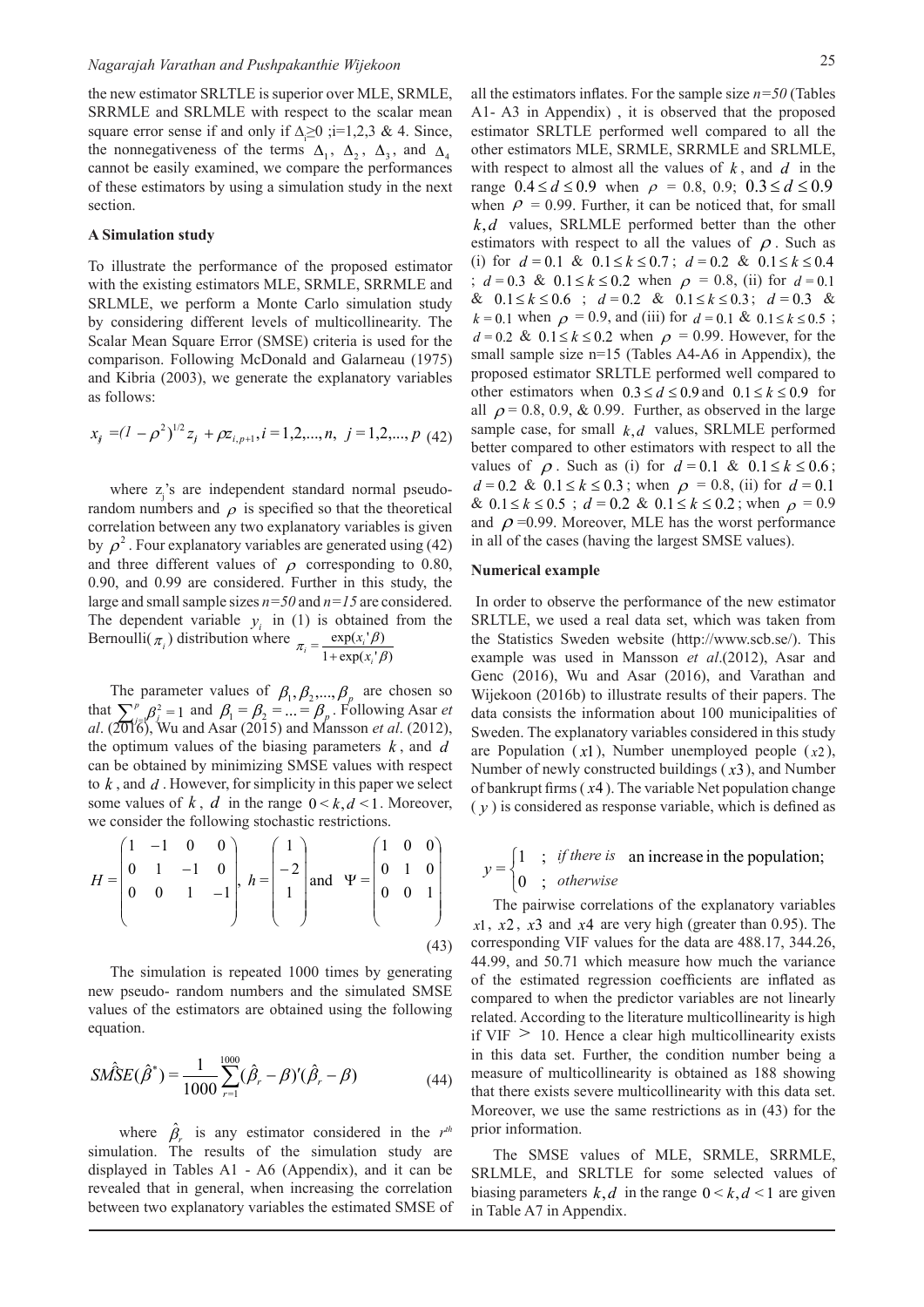It can be clearly noticed from Table A7 that the proposed estimator SRLTLE outperforms the estimators MLE, SRMLE, SRRMLE, and SRLMLE in the SMSE sense, with respect to the values of  $k, d$  in the range  $0.5 \le d \le 0.9$  and  $0.1 \le k \le 0.9$ . Moreover, for small values of  $k, d$ , the estimator SRLMLE performs better compared to other estimators considered in this research.

### **CONCLUSIONS**

In this research, we proposed the Stochastic Restricted Liu-Type Logistic Estimator (SRLTLE) for logistic regression model in the presence of linear stochastic restriction when the multicollinearity problem exists. The conditions for superiority of the proposed estimator over some existing estimators were derived with respect to SMSE criterion. Moreover, the performance of the proposed estimator SRLTLE over MLE, SRMLE, SRRMLE and SRLMLE were analyzed by conducting a Monte Carlo simulation study and a numerical example. It can be stated that, in the presence of multicollinearity, the proposed estimator is a better alternative to the other existing estimators under certain conditions.

#### **REFERENCES**

- Aguilera, A.M., Escabias, M. and Valderrama, M.J. (2006). Using principal components for estimating logistic regression with high-dimensional multicollinear data. *Computational Statistics & Data Analysis* **50**: 1905- 1924.
- Asar, Y., Arashi, M. and Wu, J. (2016). Restricted ridge estimator in the logistic regression model. *Commun. Statist. Simmu. Comp.*. Online. DOI: 10.1080/03610918.2016.1206932.
- Asar, Y., Erisoglu, M. and Arashi, M. (2016). Developing a restricted two-parameter Liu-type estimator: A comparison of restricted estimators in the binary logistic regression model. *Commun. Statist. Theor. Meth*. Online. DOI: 10.1080/03610926.2015.1137597.
- Asar, Y. and Genç, A. (2016). New Shrinkage Parameters for the Liu-type Logistic Estimators. *Communications in Statistics Simulation and Computation*. **45**(3), 1094- 1103.
- Duffy, D.E. and Santner, T.J. (1989). On the small sample prosperities of norm-restricted maximum likelihood estimators for logistic regression models. *Communication in Statistics – Theory and Methods* 18: 959-980.
- Inan, D. and Erdogan, B.E. (2013). Liu-Type logistic estimator. *Communications in Statistics- Simulation and Computation*. **42**: 1578-1586.
- Kibria, B.M.G. (2003). Performance of some new ridge regression estimators.*Communication in Statistics – Theory and Methods* **32**: 419-435.
- Mansson, G., Kibria, B.M.G. and Shukur, G., (2012). On Liu estimators for the logit regression model. *The Royal Institute of Techonology, Centre of Excellence for Science and Innovation Studies (CESIS)*, Sweden, Paper No. 259.
- McDonald, G.C., and Galarneau, D.I. (1975). A Monte

Carlo evaluation of some ridge type estimators. *Journal of the American Statistical Association* **70**: 407-416.

- Nja, M.E., Ogoke, U.P. and Nduka, E.C. (2013). The logistic regression model with a modified weight function. *Journal of Statistical and Econometric Method* **2**(4): 161-171.
- Schaefer, R.L., Roi, L.D. and Wolfe, R.A. (1984). A ridge logistic estimator. *Communication in Statistics – Theory and Methods* **13**: 99-113.
- Siray, G.U., Toker, S. and Kaçiranlar, S. (2015). On the restricted Liu estimator in logistic regression model. *Communicationsin Statistics- Simulation and Computation* **44**: 217-232.
- Nagarajah, V. and Wijekoon, P. (2015). Stochastic Restricted Maximum Likelihood Estimator in Logistic Regression Model. *Open Journal of Statistics* **5**: 837- 851. DOI: 10.4236/ojs.2015.57082
- Varathan, N. and Wijekoon, P. (2016a). Ridge Estimator in Logistic Regression under stochastic linear restriction. *British Journal of Mathematics & Computer Science*. **15** (3): 1. DOI: 10.9734/BJMCS/2016/24585.
- Varathan, N. and Wijekoon, P. (2016b). Logistic Liu Estimator under stochastic linear restrictions. *Statistical Papers*. Online. DOI: 10.1007/s00362-016-0856-6.
- Varathan, N. and Wijekoon, P. (2017). Optimal Generalized Logistic Estimator, *Communications in Statistics-Theory and Methods*. DOI: 10.1080/03610926.2017.1307406
- Wu, J. (2015). Modified restricted Liu estimator in logistic regression model. *Computational Statistics*. Online. DOI: 10.1007/s00180-015-0609-3.
- Wu, J. and Asar, Y., (2016). On almost unbiased ridge logistic estimator for the logistic regression model. *Hacettepe Journal of Mathematics and Statistics*. **45**(3), 989-998. DOI: 10.15672/HJMS.20156911030.
- Wu, J. and Asar, Y. (2015). More on the restricted Liu Estimator in the logistic regression model. *Communications in Statistics- Simulation and Computation*. Online. DOI: 10.1080/03610918.2015.1100735.
- Xinfeng, C. (2015). On the almost unbiased ridge and Liu estimator in the logistic regression model.*International Conference on Social Science, Education Management and Sports Education*. Atlantis Press: 1663-1665.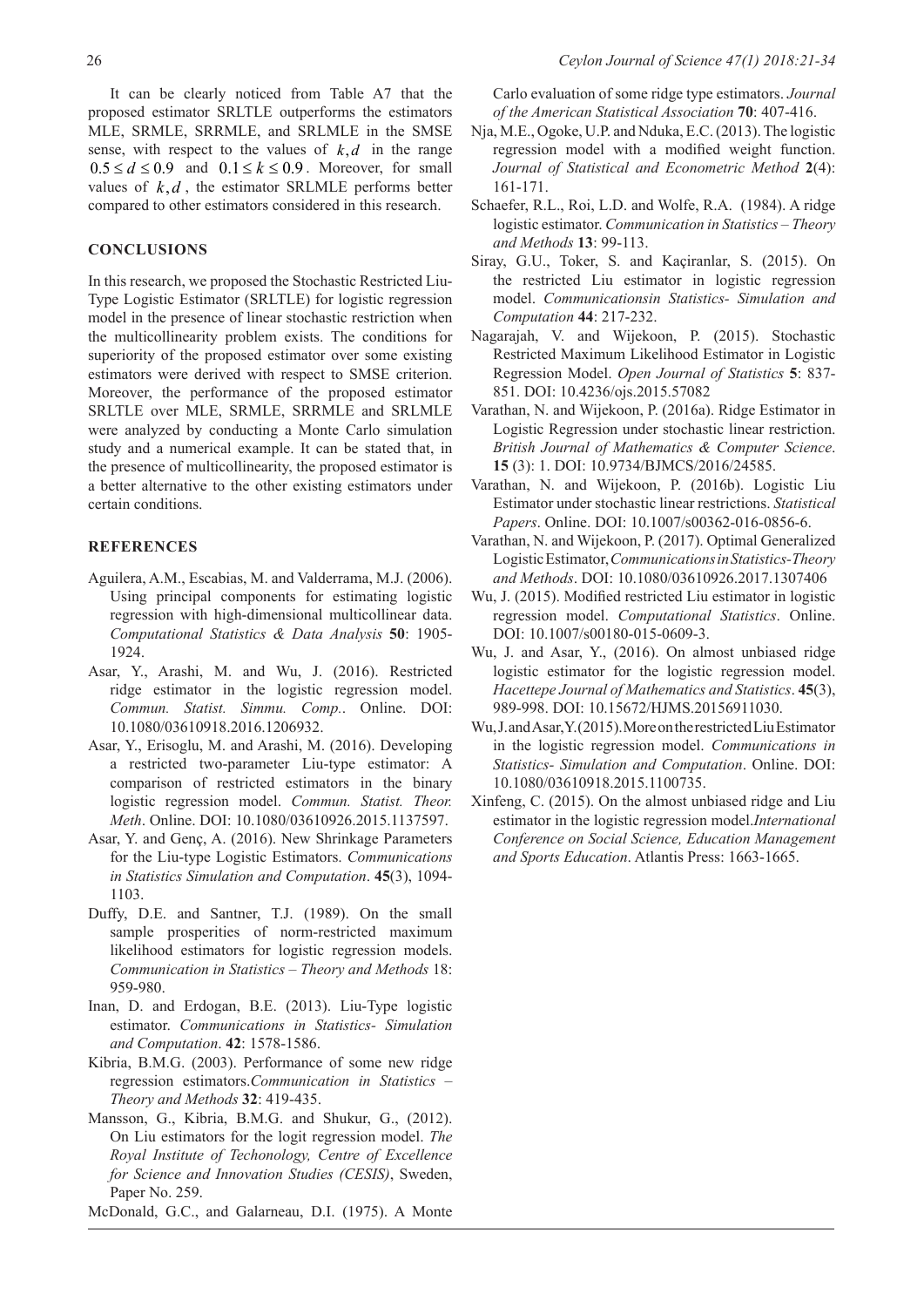# **APPENDIX**

**Table A1:** The estimated MSE values for different *k, d* when  $n=50$ , and  $\rho = 0.80$ 

|         |               | $k = 0.1$ | $k = 0.2$ | $k = 0.3$ | $k = 0.4$ | $k = 0.5$ | $k = 0.6$ | $k = 0.7$ | $k = 0.8$ | $k = 0.9$ |
|---------|---------------|-----------|-----------|-----------|-----------|-----------|-----------|-----------|-----------|-----------|
| $d=0.1$ | <b>MLE</b>    | 1.2294    | 1.2294    | 1.2294    | 1.2294    | 1.2294    | 1.2294    | 1.2294    | 1.2294    | 1.2294    |
|         | <b>SRMLE</b>  | 0.7659    | 0.7659    | 0.7659    | 0.7659    | 0.7659    | 0.7659    | 0.7659    | 0.7659    | 0.7659    |
|         | <b>SRRMLE</b> | 0.7128    | 0.6661    | 0.6248    | 0.5880    | 0.5551    | 0.5256    | 0.4990    | 0.4749    | 0.4531    |
|         | <b>SRLMLE</b> | 0.4606    | 0.4606    | 0.4606    | 0.4606    | 0.4606    | 0.4606    | 0.4606    | 0.4606    | 0.4606    |
|         | <b>SRLTLE</b> | 0.6622    | 0.6196    | 0.5819    | 0.5484    | 0.5184    | 0.4914    | 0.4671    | 0.4452    | 0.4253    |
| $d=0.2$ | MLE           | 1.2294    | 1.2294    | 1.2294    | 1.2294    | 1.2294    | 1.2294    | 1.2294    | 1.2294    | 1.2294    |
|         | <b>SRMLE</b>  | 0.7659    | 0.7659    | 0.7659    | 0.7659    | 0.7659    | 0.7659    | 0.7659    | 0.7659    | 0.7659    |
|         | <b>SRRMLE</b> | 0.7128    | 0.6661    | 0.6248    | 0.5880    | 0.5551    | 0.5256    | 0.4990    | 0.4749    | 0.4531    |
|         | <b>SRLMLE</b> | 0.4893    | 0.4893    | 0.4893    | 0.4893    | 0.4893    | 0.4893    | 0.4893    | 0.4893    | 0.4893    |
|         | <b>SRLTLE</b> | 0.6140    | 0.5754    | 0.5412    | 0.5107    | 0.4834    | 0.4589    | 0.4369    | 0.4169    | 0.3989    |
| $d=0.3$ | <b>MLE</b>    | 1.2294    | 1.2294    | 1.2294    | 1.2294    | 1.2294    | 1.2294    | 1.2294    | 1.2294    | 1.2294    |
|         | <b>SRMLE</b>  | 0.7659    | 0.7659    | 0.7659    | 0.7659    | 0.7659    | 0.7659    | 0.7659    | 0.7659    | 0.7659    |
|         | <b>SRRMLE</b> | 0.7128    | 0.6661    | 0.6248    | 0.5880    | 0.5551    | 0.5256    | 0.4990    | 0.4749    | 0.4531    |
|         | <b>SRLMLE</b> | 0.5193    | 0.5193    | 0.5193    | 0.5193    | 0.5193    | 0.5193    | 0.5193    | 0.5193    | 0.5193    |
|         | <b>SRLTLE</b> | 0.5683    | 0.5334    | 0.5025    | 0.4749    | 0.4503    | 0.4281    | 0.4082    | 0.3902    | 0.3739    |
| $d=0.4$ | MLE           | 1.2294    | 1.2294    | 1.2294    | 1.2294    | 1.2294    | 1.2294    | 1.2294    | 1.2294    | 1.2294    |
|         | <b>SRMLE</b>  | 0.7659    | 0.7659    | 0.7659    | 0.7659    | 0.7659    | 0.7659    | 0.7659    | 0.7659    | 0.7659    |
|         | <b>SRRMLE</b> | 0.7128    | 0.6661    | 0.6248    | 0.5880    | 0.5551    | 0.5256    | 0.4990    | 0.4749    | 0.4531    |
|         | <b>SRLMLE</b> | 0.5506    | 0.5506    | 0.5506    | 0.5506    | 0.5506    | 0.5506    | 0.5506    | 0.5506    | 0.5506    |
|         | <b>SRLTLE</b> | 0.5251    | 0.4937    | 0.4659    | 0.4411    | 0.4189    | 0.3990    | 0.3811    | 0.3649    | 0.3502    |
| $d=0.5$ | MLE           | 1.2294    | 1.2294    | 1.2294    | 1.2294    | 1.2294    | 1.2294    | 1.2294    | 1.2294    | 1.2294    |
|         | <b>SRMLE</b>  | 0.7659    | 0.7659    | 0.7659    | 0.7659    | 0.7659    | 0.7659    | 0.7659    | 0.7659    | 0.7659    |
|         | <b>SRRMLE</b> | 0.7128    | 0.6661    | 0.6248    | 0.5880    | 0.5551    | 0.5256    | 0.4990    | 0.4749    | 0.4531    |
|         | <b>SRLMLE</b> | 0.5832    | 0.5832    | 0.5832    | 0.5832    | 0.5832    | 0.5832    | 0.5832    | 0.5832    | 0.5832    |
|         | <b>SRLTLE</b> | 0.4844    | 0.4563    | 0.4314    | 0.4093    | 0.3894    | 0.3716    | 0.3556    | 0.3411    | 0.3280    |
| $d=0.6$ | MLE           | 1.2294    | 1.2294    | 1.2294    | 1.2294    | 1.2294    | 1.2294    | 1.2294    | 1.2294    | 1.2294    |
|         | <b>SRMLE</b>  | 0.7659    | 0.7659    | 0.7659    | 0.7659    | 0.7659    | 0.7659    | 0.7659    | 0.7659    | 0.7659    |
|         | <b>SRRMLE</b> | 0.7128    | 0.6661    | 0.6248    | 0.5880    | 0.5551    | 0.5256    | 0.4990    | 0.4749    | 0.4531    |
|         | <b>SRLMLE</b> | 0.6171    | 0.6171    | 0.6171    | 0.6171    | 0.6171    | 0.6171    | 0.6171    | 0.6171    | 0.6171    |
|         | <b>SRLTLE</b> | 0.4461    | 0.4212    | 0.3990    | 0.3793    | 0.3617    | 0.3459    | 0.3316    | 0.3187    | 0.3071    |
| $d=0.7$ | <b>MLE</b>    | 1.2294    | 1.2294    | 1.2294    | 1.2294    | 1.2294    | 1.2294    | 1.2294    | 1.2294    | 1.2294    |
|         | <b>SRMLE</b>  | 0.7659    | 0.7659    | 0.7659    | 0.7659    | 0.7659    | 0.7659    | 0.7659    | 0.7659    | 0.7659    |
|         | <b>SRRMLE</b> | 0.7128    | 0.6661    | 0.6248    | 0.5880    | 0.5551    | 0.5256    | 0.4990    | 0.4749    | 0.4531    |
|         | <b>SRLMLE</b> | 0.6524    | 0.6524    | 0.6524    | 0.6524    | 0.6524    | 0.6524    | 0.6524    | 0.6524    | 0.6524    |
|         | <b>SRLTLE</b> | 0.4103    | 0.3883    | 0.3688    | 0.3513    | 0.3358    | 0.3218    | 0.3092    | 0.2979    | 0.2877    |
| $d=0.8$ | MLE           | 1.2294    | 1.2294    | 1.2294    | 1.2294    | 1.2294    | 1.2294    | 1.2294    | 1.2294    | 1.2294    |
|         | <b>SRMLE</b>  | 0.7659    | 0.7659    | 0.7659    | 0.7659    | 0.7659    | 0.7659    | 0.7659    | 0.7659    | 0.7659    |
|         | <b>SRRMLE</b> | 0.7128    | 0.6661    | 0.6248    | 0.5880    | 0.5551    | 0.5256    | 0.4990    | 0.4749    | 0.4531    |
|         | <b>SRLMLE</b> | 0.6889    | 0.6889    | 0.6889    | 0.6889    | 0.6889    | 0.6889    | 0.6889    | 0.6889    | 0.6889    |
|         | <b>SRLTLE</b> | 0.3770    | 0.3577    | 0.3406    | 0.3253    | 0.3116    | 0.2994    | 0.2884    | 0.2785    | 0.2696    |
| $d=0.9$ | <b>MLE</b>    | 1.2294    | 1.2294    | 1.2294    | 1.2294    | 1.2294    | 1.2294    | 1.2294    | 1.2294    | 1.2294    |
|         | <b>SRMLE</b>  | 0.7659    | 0.7659    | 0.7659    | 0.7659    | 0.7659    | 0.7659    | 0.7659    | 0.7659    | 0.7659    |
|         | <b>SRRMLE</b> | 0.7128    | 0.6661    | 0.6248    | 0.5880    | 0.5551    | 0.5256    | 0.4990    | 0.4749    | 0.4531    |
|         | <b>SRLMLE</b> | 0.7268    | 0.7268    | 0.7268    | 0.7268    | 0.7268    | 0.7268    | 0.7268    | 0.7268    | 0.7268    |
|         | <b>SRLTLE</b> | 0.3461    | 0.3294    | 0.3145    | 0.3012    | 0.2893    | 0.2787    | 0.2692    | 0.2606    | 0.2529    |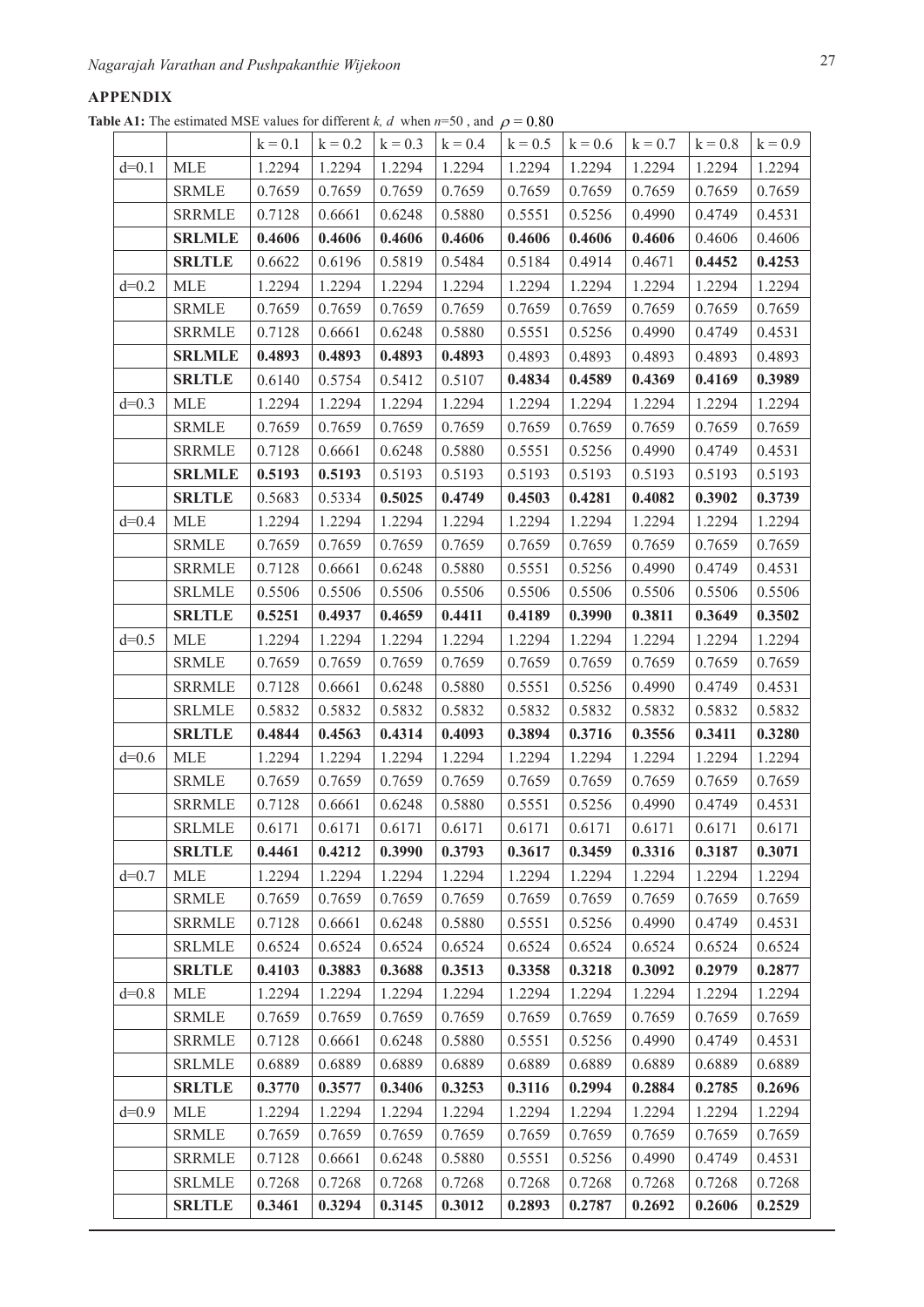**Table A2:** The estimated MSE values for different *k, d* when  $n=50$ , and  $\rho = 0.90$ 

|         |               | $k = 0.1$ | $k = 0.2$ | $k = 0.3$ | $k = 0.4$ | $k = 0.5$ | $k = 0.6$ | $k = 0.7$ | $k = 0.8$ | $k = 0.9$ |
|---------|---------------|-----------|-----------|-----------|-----------|-----------|-----------|-----------|-----------|-----------|
| $d=0.1$ | <b>MLE</b>    | 2.3533    | 2.3533    | 2.3533    | 2.3533    | 2.3533    | 2.3533    | 2.3533    | 2.3533    | 2.3533    |
|         | <b>SRMLE</b>  | 1.0947    | 1.0947    | 1.0947    | 1.0947    | 1.0947    | 1.0947    | 1.0947    | 1.0947    | 1.0947    |
|         | <b>SRRMLE</b> | 0.9511    | 0.8380    | 0.7467    | 0.6718    | 0.6094    | 0.5568    | 0.5120    | 0.4735    | 0.4402    |
|         | <b>SRLMLE</b> | 0.4613    | 0.4613    | 0.4613    | 0.4613    | 0.4613    | 0.4613    | 0.4613    | 0.4613    | 0.4613    |
|         | <b>SRLTLE</b> | 0.8197    | 0.7250    | 0.6485    | 0.5855    | 0.5329    | 0.4884    | 0.4506    | 0.4180    | 0.3898    |
| $d=0.2$ | MLE           | 2.3533    | 2.3533    | 2.3533    | 2.3533    | 2.3533    | 2.3533    | 2.3533    | 2.3533    | 2.3533    |
|         | <b>SRMLE</b>  | 1.0947    | 1.0947    | 1.0947    | 1.0947    | 1.0947    | 1.0947    | 1.0947    | 1.0947    | 1.0947    |
|         | SRRMLE        | 0.9511    | 0.8380    | 0.7467    | 0.6718    | 0.6094    | 0.5568    | 0.5120    | 0.4735    | 0.4402    |
|         | <b>SRLMLE</b> | 0.5154    | 0.5154    | 0.5154    | 0.5154    | 0.5154    | 0.5154    | 0.5154    | 0.5154    | 0.5154    |
|         | <b>SRLTLE</b> | 0.7004    | 0.6224    | 0.5591    | 0.5068    | 0.4631    | 0.4261    | 0.3945    | 0.3673    | 0.3437    |
| $d=0.3$ | MLE           | 2.3533    | 2.3533    | 2.3533    | 2.3533    | 2.3533    | 2.3533    | 2.3533    | 2.3533    | 2.3533    |
|         | <b>SRMLE</b>  | 1.0947    | 1.0947    | 1.0947    | 1.0947    | 1.0947    | 1.0947    | 1.0947    | 1.0947    | 1.0947    |
|         | <b>SRRMLE</b> | 0.9511    | 0.8380    | 0.7467    | 0.6718    | 0.6094    | 0.5568    | 0.5120    | 0.4735    | 0.4402    |
|         | <b>SRLMLE</b> | 0.5736    | 0.5736    | 0.5736    | 0.5736    | 0.5736    | 0.5736    | 0.5736    | 0.5736    | 0.5736    |
|         | <b>SRLTLE</b> | 0.5932    | 0.5301    | 0.4786    | 0.4360    | 0.4002    | 0.3698    | 0.3439    | 0.3215    | 0.3022    |
| $d=0.4$ | MLE           | 2.3533    | 2.3533    | 2.3533    | 2.3533    | 2.3533    | 2.3533    | 2.3533    | 2.3533    | 2.3533    |
|         | <b>SRMLE</b>  | 1.0947    | 1.0947    | 1.0947    | 1.0947    | 1.0947    | 1.0947    | 1.0947    | 1.0947    | 1.0947    |
|         | <b>SRRMLE</b> | 0.9511    | 0.8380    | 0.7467    | 0.6718    | 0.6094    | 0.5568    | 0.5120    | 0.4735    | 0.4402    |
|         | <b>SRLMLE</b> | 0.6359    | 0.6359    | 0.6359    | 0.6359    | 0.6359    | 0.6359    | 0.6359    | 0.6359    | 0.6359    |
|         | <b>SRLTLE</b> | 0.4982    | 0.4481    | 0.4070    | 0.3728    | 0.3441    | 0.3196    | 0.2987    | 0.2807    | 0.2650    |
| $d=0.5$ | MLE           | 2.3533    | 2.3533    | 2.3533    | 2.3533    | 2.3533    | 2.3533    | 2.3533    | 2.3533    | 2.3533    |
|         | <b>SRMLE</b>  | 1.0947    | 1.0947    | 1.0947    | 1.0947    | 1.0947    | 1.0947    | 1.0947    | 1.0947    | 1.0947    |
|         | <b>SRRMLE</b> | 0.9511    | 0.8380    | 0.7467    | 0.6718    | 0.6094    | 0.5568    | 0.5120    | 0.4735    | 0.4402    |
|         | <b>SRLMLE</b> | 0.7022    | 0.7022    | 0.7022    | 0.7022    | 0.7022    | 0.7022    | 0.7022    | 0.7022    | 0.7022    |
|         | <b>SRLTLE</b> | 0.4153    | 0.3764    | 0.3443    | 0.3174    | 0.2948    | 0.2755    | 0.2590    | 0.2447    | 0.2324    |
| $d=0.6$ | <b>MLE</b>    | 2.3533    | 2.3533    | 2.3533    | 2.3533    | 2.3533    | 2.3533    | 2.3533    | 2.3533    | 2.3533    |
|         | <b>SRMLE</b>  | 1.0947    | 1.0947    | 1.0947    | 1.0947    | 1.0947    | 1.0947    | 1.0947    | 1.0947    | 1.0947    |
|         | <b>SRRMLE</b> | 0.9511    | 0.8380    | 0.7467    | 0.6718    | 0.6094    | 0.5568    | 0.5120    | 0.4735    | 0.4402    |
|         | <b>SRLMLE</b> | 0.7726    | 0.7726    | 0.7726    | 0.7726    | 0.7726    | 0.7726    | 0.7726    | 0.7726    | 0.7726    |
|         | <b>SRLTLE</b> | 0.3446    | 0.3150    | 0.2904    | 0.2698    | 0.2523    | 0.2374    | 0.2247    | 0.2137    | 0.2042    |
| $d=0.7$ | <b>MLE</b>    | 2.3533    | 2.3533    | 2.3533    | 2.3533    | 2.3533    | 2.3533    | 2.3533    | 2.3533    | 2.3533    |
|         | <b>SRMLE</b>  | 1.0947    | 1.0947    | 1.0947    | 1.0947    | 1.0947    | 1.0947    | 1.0947    | 1.0947    | 1.0947    |
|         | <b>SRRMLE</b> | 0.9511    | 0.8380    | 0.7467    | 0.6718    | 0.6094    | 0.5568    | 0.5120    | 0.4735    | 0.4402    |
|         | <b>SRLMLE</b> | 0.8470    | 0.8470    | 0.8470    | 0.8470    | 0.8470    | 0.8470    | 0.8470    | 0.8470    | 0.8470    |
|         | <b>SRLTLE</b> | 0.2860    | 0.2638    | 0.2454    | 0.2299    | 0.2167    | 0.2055    | 0.1958    | 0.1875    | 0.1804    |
| $d=0.8$ | <b>MLE</b>    | 2.3533    | 2.3533    | 2.3533    | 2.3533    | 2.3533    | 2.3533    | 2.3533    | 2.3533    | 2.3533    |
|         | <b>SRMLE</b>  | 1.0947    | 1.0947    | 1.0947    | 1.0947    | 1.0947    | 1.0947    | 1.0947    | 1.0947    | 1.0947    |
|         | <b>SRRMLE</b> | 0.9511    | 0.8380    | 0.7467    | 0.6718    | 0.6094    | 0.5568    | 0.5120    | 0.4735    | 0.4402    |
|         | <b>SRLMLE</b> | 0.9255    | 0.9255    | 0.9255    | 0.9255    | 0.9255    | 0.9255    | 0.9255    | 0.9255    | 0.9255    |
|         | <b>SRLTLE</b> | 0.2395    | 0.2230    | 0.2093    | 0.1977    | 0.1879    | 0.1795    | 0.1724    | 0.1663    | 0.1611    |
| $d=0.9$ | <b>MLE</b>    | 2.3533    | 2.3533    | 2.3533    | 2.3533    | 2.3533    | 2.3533    | 2.3533    | 2.3533    | 2.3533    |
|         | <b>SRMLE</b>  | 1.0947    | 1.0947    | 1.0947    | 1.0947    | 1.0947    | 1.0947    | 1.0947    | 1.0947    | 1.0947    |
|         | <b>SRRMLE</b> | 0.9511    | 0.8380    | 0.7467    | 0.6718    | 0.6094    | 0.5568    | 0.5120    | 0.4735    | 0.4402    |
|         | <b>SRLMLE</b> | 1.0081    | 1.0081    | 1.0081    | 1.0081    | 1.0081    | 1.0081    | 1.0081    | 1.0081    | 1.0081    |
|         | <b>SRLTLE</b> | 0.2052    | 0.1925    | 0.1820    | 0.1732    | 0.1659    | 0.1597    | 0.1544    | 0.1500    | 0.1462    |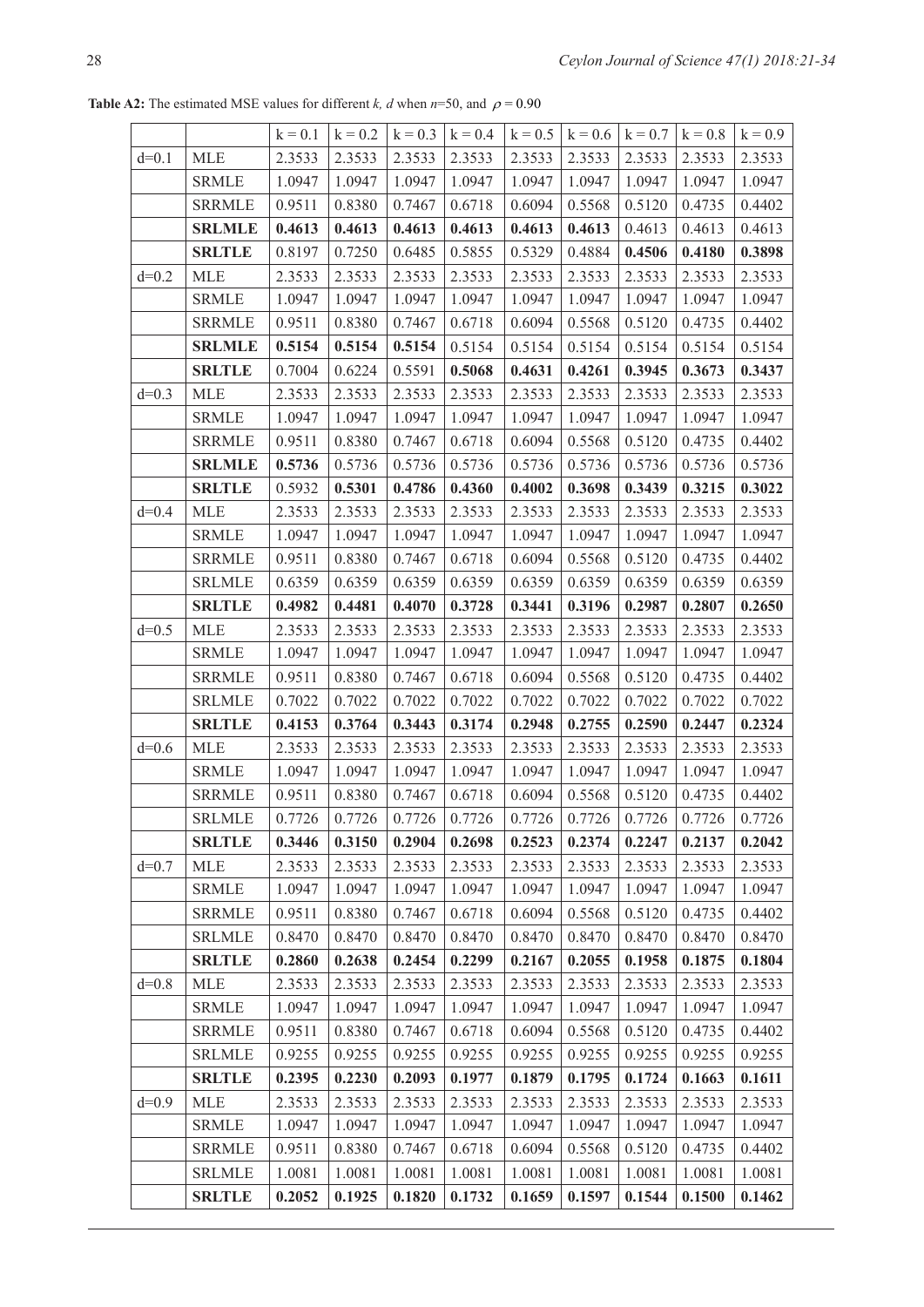**Table A3:** The estimated MSE values for different  $k$ ,  $d$  when  $n=50$ , and  $\rho = 0.99$ 

|         |               | $k = 0.1$ | $k = 0.2$                         | $k = 0.3$ | $k = 0.4$ | $k = 0.5$   $k = 0.6$ |        | $k = 0.7$ | $k = 0.8$ | $k = 0.9$ |
|---------|---------------|-----------|-----------------------------------|-----------|-----------|-----------------------|--------|-----------|-----------|-----------|
| $d=0.1$ | <b>MLE</b>    | 4.6140    | 4.6140                            | 4.6140    | 4.6140    | 4.6140                | 4.6140 | 4.6140    | 4.6140    | 4.6140    |
|         | <b>SRMLE</b>  | 1.4696    | 1.4696                            | 1.4696    | 1.4696    | 1.4696                | 1.4696 | 1.4696    | 1.4696    | 1.4696    |
|         | <b>SRRMLE</b> | 1.1236    | 0.8985                            | 0.7417    | 0.6274    | 0.5410                | 0.4739 | 0.4207    | 0.3778    | 0.3427    |
|         | <b>SRLMLE</b> | 0.3835    | 0.3835                            | 0.3835    | 0.3835    | 0.3835                | 0.3835 | 0.3835    | 0.3835    | 0.3835    |
|         | <b>SRLTLE</b> | 0.8319    | 0.6741                            | 0.5629    | 0.4812    | 0.4190                | 0.3705 | 0.3319    | 0.3006    | 0.2750    |
| $d=0.2$ | <b>MLE</b>    | 4.6140    | 4.6140                            | 4.6140    | 4.6140    | 4.6140                | 4.6140 | 4.6140    | 4.6140    | 4.6140    |
|         | <b>SRMLE</b>  | 1.4696    | 1.4696                            | 1.4696    | 1.4696    | 1.4696                | 1.4696 | 1.4696    | 1.4696    | 1.4696    |
|         | <b>SRRMLE</b> | 1.1236    | 0.8985                            | 0.7417    | 0.6274    | 0.5410                | 0.4739 | 0.4207    | 0.3778    | 0.3427    |
|         | <b>SRLMLE</b> | 0.4636    | 0.4636                            | 0.4636    | 0.4636    | 0.4636                | 0.4636 | 0.4636    | 0.4636    | 0.4636    |
|         | <b>SRLTLE</b> | 0.5946    | 0.4905                            | 0.4161    | 0.3607    | 0.3182                | 0.2849 | 0.2583    | 0.2366    | 0.2189    |
| $d=0.3$ | MLE           | 4.6140    | 4.6140                            | 4.6140    | 4.6140    | 4.6140                | 4.6140 | 4.6140    | 4.6140    | 4.6140    |
|         | <b>SRMLE</b>  | 1.4696    | 1.4696                            | 1.4696    | 1.4696    | 1.4696                | 1.4696 | 1.4696    | 1.4696    | 1.4696    |
|         | <b>SRRMLE</b> | 1.1236    | 0.8985                            | 0.7417    | 0.6274    | 0.5410                | 0.4739 | 0.4207    | 0.3778    | 0.3427    |
|         | <b>SRLMLE</b> | 0.5538    | 0.5538                            | 0.5538    | 0.5538    | 0.5538                | 0.5538 | 0.5538    | 0.5538    | 0.5538    |
|         | <b>SRLTLE</b> | 0.4116    | 0.3477                            | 0.3011    | 0.2659    | 0.2387                | 0.2172 | 0.1999    | 0.1858    | 0.1742    |
| $d=0.4$ | MLE           | 4.6140    | 4.6140                            | 4.6140    | 4.6140    | 4.6140                | 4.6140 | 4.6140    | 4.6140    | 4.6140    |
|         | <b>SRMLE</b>  | 1.4696    | 1.4696                            | 1.4696    | 1.4696    | 1.4696                | 1.4696 | 1.4696    | 1.4696    | 1.4696    |
|         | <b>SRRMLE</b> | 1.1236    | 0.8985                            | 0.7417    | 0.6274    | 0.5410                | 0.4739 | 0.4207    | 0.3778    | 0.3427    |
|         | <b>SRLMLE</b> | 0.6542    | 0.6542                            | 0.6542    | 0.6542    | 0.6542                | 0.6542 | 0.6542    | 0.6542    | 0.6542    |
|         | <b>SRLTLE</b> | 0.2830    | 0.2457                            | 0.2181    | 0.1969    | 0.1804                | 0.1673 | 0.1567    | 0.1482    | 0.1411    |
| $d=0.5$ | <b>MLE</b>    | 4.6140    | 4.6140                            | 4.6140    | 4.6140    | 4.6140                | 4.6140 | 4.6140    | 4.6140    | 4.6140    |
|         | <b>SRMLE</b>  | 1.4696    | 1.4696                            | 1.4696    | 1.4696    | 1.4696                | 1.4696 | 1.4696    | 1.4696    | 1.4696    |
|         | <b>SRRMLE</b> | 1.1236    | 0.8985                            | 0.7417    | 0.6274    | 0.5410                | 0.4739 | 0.4207    | 0.3778    | 0.3427    |
|         | <b>SRLMLE</b> | 0.7647    | 0.7647                            | 0.7647    | 0.7647    | 0.7647                | 0.7647 | 0.7647    | 0.7647    | 0.7647    |
|         | <b>SRLTLE</b> | 0.2087    | 0.1845                            | 0.1669    | 0.1537    | 0.1434                | 0.1353 | 0.1289    | 0.1237    | 0.1195    |
| $d=0.6$ | MLE           | 4.6140    | 4.6140                            | 4.6140    | 4.6140    | 4.6140                | 4.6140 | 4.6140    | 4.6140    | 4.6140    |
|         | <b>SRMLE</b>  | 1.4696    | 1.4696                            | 1.4696    | 1.4696    | 1.4696                | 1.4696 | 1.4696    | 1.4696    | 1.4696    |
|         | <b>SRRMLE</b> | 1.1236    | 0.8985                            | 0.7417    | 0.6274    | 0.5410                | 0.4739 | 0.4207    | 0.3778    | 0.3427    |
|         | <b>SRLMLE</b> | 0.8854    | $\vert 0.8854 \vert 0.8854 \vert$ |           | 0.8854    | $0.8854$ 0.8854       |        | 0.8854    | 0.8854    | 0.8854    |
|         | <b>SRLTLE</b> | 0.1887    | 0.1641                            | 0.1477    | 0.1361    | 0.1276                | 0.1212 | 0.1162    | 0.1124    | 0.1094    |
| $d=0.7$ | MLE           | 4.6140    | 4.6140                            | 4.6140    | 4.6140    | 4.6140                | 4.6140 | 4.6140    | 4.6140    | 4.6140    |
|         | <b>SRMLE</b>  | 1.4696    | 1.4696                            | 1.4696    | 1.4696    | 1.4696                | 1.4696 | 1.4696    | 1.4696    | 1.4696    |
|         | <b>SRRMLE</b> | 1.1236    | 0.8985                            | 0.7417    | 0.6274    | 0.5410                | 0.4739 | 0.4207    | 0.3778    | 0.3427    |
|         | <b>SRLMLE</b> | 1.0162    | 1.0162                            | 1.0162    | 1.0162    | 1.0162                | 1.0162 | 1.0162    | 1.0162    | 1.0162    |
|         | <b>SRLTLE</b> | 0.2230    | 0.1844                            | 0.1604    | 0.1443    | 0.1331                | 0.1249 | 0.1188    | 0.1142    | 0.1108    |
| $d=0.8$ | MLE           | 4.6140    | 4.6140                            | 4.6140    | 4.6140    | 4.6140                | 4.6140 | 4.6140    | 4.6140    | 4.6140    |
|         | <b>SRMLE</b>  | 1.4696    | 1.4696                            | 1.4696    | 1.4696    | 1.4696                | 1.4696 | 1.4696    | 1.4696    | 1.4696    |
|         | <b>SRRMLE</b> | 1.1236    | 0.8985                            | 0.7417    | 0.6274    | 0.5410                | 0.4739 | 0.4207    | 0.3778    | 0.3427    |
|         | <b>SRLMLE</b> | 1.1572    | 1.1572                            | 1.1572    | 1.1572    | 1.1572                | 1.1572 | 1.1572    | 1.1572    | 1.1572    |
|         | <b>SRLTLE</b> | 0.3117    | 0.2456                            | 0.2050    | 0.1783    | 0.1598                | 0.1464 | 0.1366    | 0.1293    | 0.1237    |
| $d=0.9$ | <b>MLE</b>    | 4.6140    | 4.6140                            | 4.6140    | 4.6140    | 4.6140                | 4.6140 | 4.6140    | 4.6140    | 4.6140    |
|         | <b>SRMLE</b>  | 1.4696    | 1.4696                            | 1.4696    | 1.4696    | 1.4696                | 1.4696 | 1.4696    | 1.4696    | 1.4696    |
|         | <b>SRRMLE</b> | 1.1236    | 0.8985                            | 0.7417    | 0.6274    | 0.5410                | 0.4739 | 0.4207    | 0.3778    | 0.3427    |
|         | <b>SRLMLE</b> | 1.3083    | 1.3083                            | 1.3083    | 1.3083    | 1.3083                | 1.3083 | 1.3083    | 1.3083    | 1.3083    |
|         | <b>SRLTLE</b> | 0.4548    | 0.3475                            | 0.2815    | 0.2380    | 0.2077                | 0.1859 | 0.1697    | 0.1575    | 0.1481    |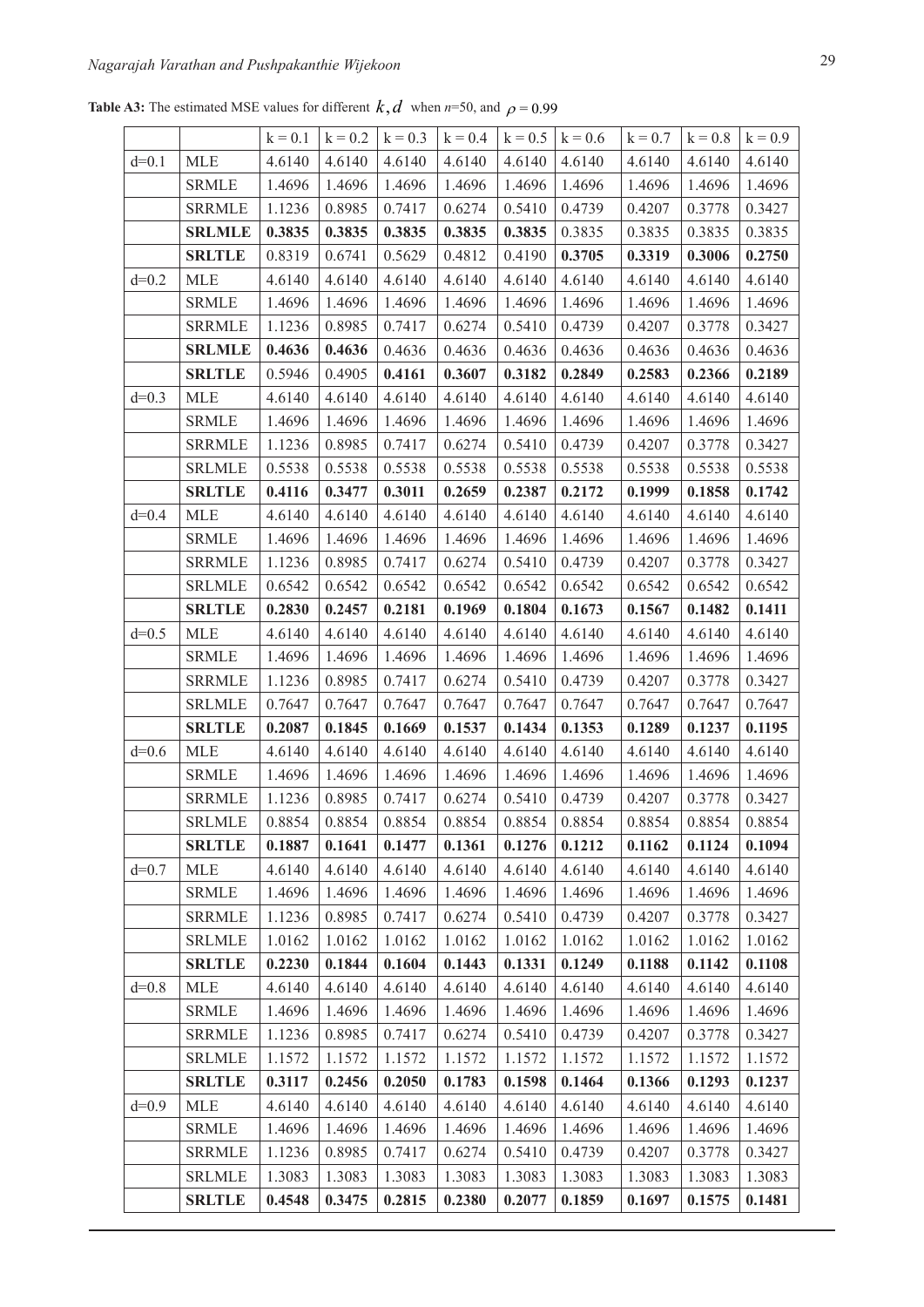|         |               | $k = 0.1$ | $k = 0.2$ | $k = 0.3$ | $k = 0.4$ | $k = 0.5$ | $k = 0.6$ | $k = 0.7$ | $k = 0.8$ | $k = 0.9$ |
|---------|---------------|-----------|-----------|-----------|-----------|-----------|-----------|-----------|-----------|-----------|
| $d=0.1$ | <b>MLE</b>    | 2.8028    | 2.8028    | 2.8028    | 2.8028    | 2.8028    | 2.8028    | 2.8028    | 2.8028    | 2.8028    |
|         | <b>SRMLE</b>  | 1.2377    | 1.2377    | 1.2377    | 1.2377    | 1.2377    | 1.2377    | 1.2377    | 1.2377    | 1.2377    |
|         | <b>SRRMLE</b> | 1.0567    | 0.9226    | 0.8191    | 0.7369    | 0.6701    | 0.6151    | 0.5692    | 0.5305    | 0.4975    |
|         | <b>SRLMLE</b> | 0.5212    | 0.5212    | 0.5212    | 0.5212    | 0.5212    | 0.5212    | 0.5212    | 0.5212    | 0.5212    |
|         | <b>SRLTLE</b> | 0.8961    | 0.7897    | 0.7067    | 0.6404    | 0.5864    | 0.5417    | 0.5043    | 0.4728    | 0.4460    |
| $d=0.2$ | <b>MLE</b>    | 2.8028    | 2.8028    | 2.8028    | 2.8028    | 2.8028    | 2.8028    | 2.8028    | 2.8028    | 2.8028    |
|         | <b>SRMLE</b>  | 1.2377    | 1.2377    | 1.2377    | 1.2377    | 1.2377    | 1.2377    | 1.2377    | 1.2377    | 1.2377    |
|         | <b>SRRMLE</b> | 1.0567    | 0.9226    | 0.8191    | 0.7369    | 0.6701    | 0.6151    | 0.5692    | 0.5305    | 0.4975    |
|         | <b>SRLMLE</b> | 0.5786    | 0.5786    | 0.5786    | 0.5786    | 0.5786    | 0.5786    | 0.5786    | 0.5786    | 0.5786    |
|         | <b>SRLTLE</b> | 0.7557    | 0.6731    | 0.6080    | 0.5555    | 0.5126    | 0.4770    | 0.4471    | 0.4219    | 0.4005    |
| $d=0.3$ | <b>MLE</b>    | 2.8028    | 2.8028    | 2.8028    | 2.8028    | 2.8028    | 2.8028    | 2.8028    | 2.8028    | 2.8028    |
|         | <b>SRMLE</b>  | 1.2377    | 1.2377    | 1.2377    | 1.2377    | 1.2377    | 1.2377    | 1.2377    | 1.2377    | 1.2377    |
|         | <b>SRRMLE</b> | 1.0567    | 0.9226    | 0.8191    | 0.7369    | 0.6701    | 0.6151    | 0.5692    | 0.5305    | 0.4975    |
|         | <b>SRLMLE</b> | 0.6415    | 0.6415    | 0.6415    | 0.6415    | 0.6415    | 0.6415    | 0.6415    | 0.6415    | 0.6415    |
|         | <b>SRLTLE</b> | 0.6358    | 0.5728    | 0.5228    | 0.4821    | 0.4487    | 0.4209    | 0.3976    | 0.3779    | 0.3613    |
| $d=0.4$ | <b>MLE</b>    | 2.8028    | 2.8028    | 2.8028    | 2.8028    | 2.8028    | 2.8028    | 2.8028    | 2.8028    | 2.8028    |
|         | <b>SRMLE</b>  | 1.2377    | 1.2377    | 1.2377    | 1.2377    | 1.2377    | 1.2377    | 1.2377    | 1.2377    | 1.2377    |
|         | <b>SRRMLE</b> | 1.0567    | 0.9226    | 0.8191    | 0.7369    | 0.6701    | 0.6151    | 0.5692    | 0.5305    | 0.4975    |
|         | <b>SRLMLE</b> | 0.7100    | 0.7100    | 0.7100    | 0.7100    | 0.7100    | 0.7100    | 0.7100    | 0.7100    | 0.7100    |
|         | <b>SRLTLE</b> | 0.5361    | 0.4890    | 0.4512    | 0.4202    | 0.3947    | 0.3735    | 0.3557    | 0.3407    | 0.3281    |
| $d=0.5$ | MLE           | 2.8028    | 2.8028    | 2.8028    | 2.8028    | 2.8028    | 2.8028    | 2.8028    | 2.8028    | 2.8028    |
|         | <b>SRMLE</b>  | 1.2377    | 1.2377    | 1.2377    | 1.2377    | 1.2377    | 1.2377    | 1.2377    | 1.2377    | 1.2377    |
|         | <b>SRRMLE</b> | 1.0567    | 0.9226    | 0.8191    | 0.7369    | 0.6701    | 0.6151    | 0.5692    | 0.5305    | 0.4975    |
|         | <b>SRLMLE</b> | 0.7841    | 0.7841    | 0.7841    | 0.7841    | 0.7841    | 0.7841    | 0.7841    | 0.7841    | 0.7841    |
|         | <b>SRLTLE</b> | 0.4567    | 0.4215    | 0.3931    | 0.3699    | 0.3507    | 0.3348    | 0.3215    | 0.3104    | 0.3011    |
| $d=0.6$ | <b>MLE</b>    | 2.8028    | 2.8028    | 2.8028    | 2.8028    | 2.8028    | 2.8028    | 2.8028    | 2.8028    | 2.8028    |
|         | <b>SRMLE</b>  | 1.2377    | 1.2377    | 1.2377    | 1.2377    | 1.2377    | 1.2377    | 1.2377    | 1.2377    | 1.2377    |
|         | <b>SRRMLE</b> | 1.0567    | 0.9226    | 0.8191    | 0.7369    | 0.6701    | 0.6151    | 0.5692    | 0.5305    | 0.4975    |
|         | <b>SRLMLE</b> | 0.8637    | 0.8637    | 0.8637    | 0.8637    | 0.8637    | 0.8637    | 0.8637    | 0.8637    | 0.8637    |
|         | <b>SRLTLE</b> | 0.3977    | 0.3704    | 0.3487    | 0.3310    | 0.3166    | 0.3047    | 0.2949    | 0.2868    | 0.2802    |
| $d=0.7$ | <b>MLE</b>    | 2.8028    | 2.8028    | 2.8028    | 2.8028    | 2.8028    | 2.8028    | 2.8028    | 2.8028    | 2.8028    |
|         | <b>SRMLE</b>  | 1.2377    | 1.2377    | 1.2377    | 1.2377    | 1.2377    | 1.2377    | 1.2377    | 1.2377    | 1.2377    |
|         | <b>SRRMLE</b> | 1.0567    | 0.9226    | 0.8191    | 0.7369    | 0.6701    | 0.6151    | 0.5692    | 0.5305    | 0.4975    |
|         | <b>SRLMLE</b> | 0.9489    | 0.9489    | 0.9489    | 0.9489    | 0.9489    | 0.9489    | 0.9489    | 0.9489    | 0.9489    |
|         | <b>SRLTLE</b> | 0.3591    | 0.3357    | 0.3178    | 0.3037    | 0.2924    | 0.2833    | 0.2760    | 0.2701    | 0.2655    |
| $d=0.8$ | <b>MLE</b>    | 2.8028    | 2.8028    | 2.8028    | 2.8028    | 2.8028    | 2.8028    | 2.8028    | 2.8028    | 2.8028    |
|         | <b>SRMLE</b>  | 1.2377    | 1.2377    | 1.2377    | 1.2377    | 1.2377    | 1.2377    | 1.2377    | 1.2377    | 1.2377    |
|         | <b>SRRMLE</b> | 1.0567    | 0.9226    | 0.8191    | 0.7369    | 0.6701    | 0.6151    | 0.5692    | 0.5305    | 0.4975    |
|         | <b>SRLMLE</b> | 1.0396    | 1.0396    | 1.0396    | 1.0396    | 1.0396    | 1.0396    | 1.0396    | 1.0396    | 1.0396    |
|         | <b>SRLTLE</b> | 0.3407    | 0.3174    | 0.3005    | 0.2879    | 0.2781    | 0.2706    | 0.2647    | 0.2602    | 0.2569    |
| $d=0.9$ | <b>MLE</b>    | 2.8028    | 2.8028    | 2.8028    | 2.8028    | 2.8028    | 2.8028    | 2.8028    | 2.8028    | 2.8028    |
|         | <b>SRMLE</b>  | 1.2377    | 1.2377    | 1.2377    | 1.2377    | 1.2377    | 1.2377    | 1.2377    | 1.2377    | 1.2377    |
|         | <b>SRRMLE</b> | 1.0567    | 0.9226    | 0.8191    | 0.7369    | 0.6701    | 0.6151    | 0.5692    | 0.5305    | 0.4975    |
|         | <b>SRLMLE</b> | 1.1359    | 1.1359    | 1.1359    | 1.1359    | 1.1359    | 1.1359    | 1.1359    | 1.1359    | 1.1359    |
|         | <b>SRLTLE</b> | 0.3427    | 0.3154    | 0.2969    | 0.2836    | 0.2738    | 0.2665    | 0.2611    | 0.2572    | 0.2544    |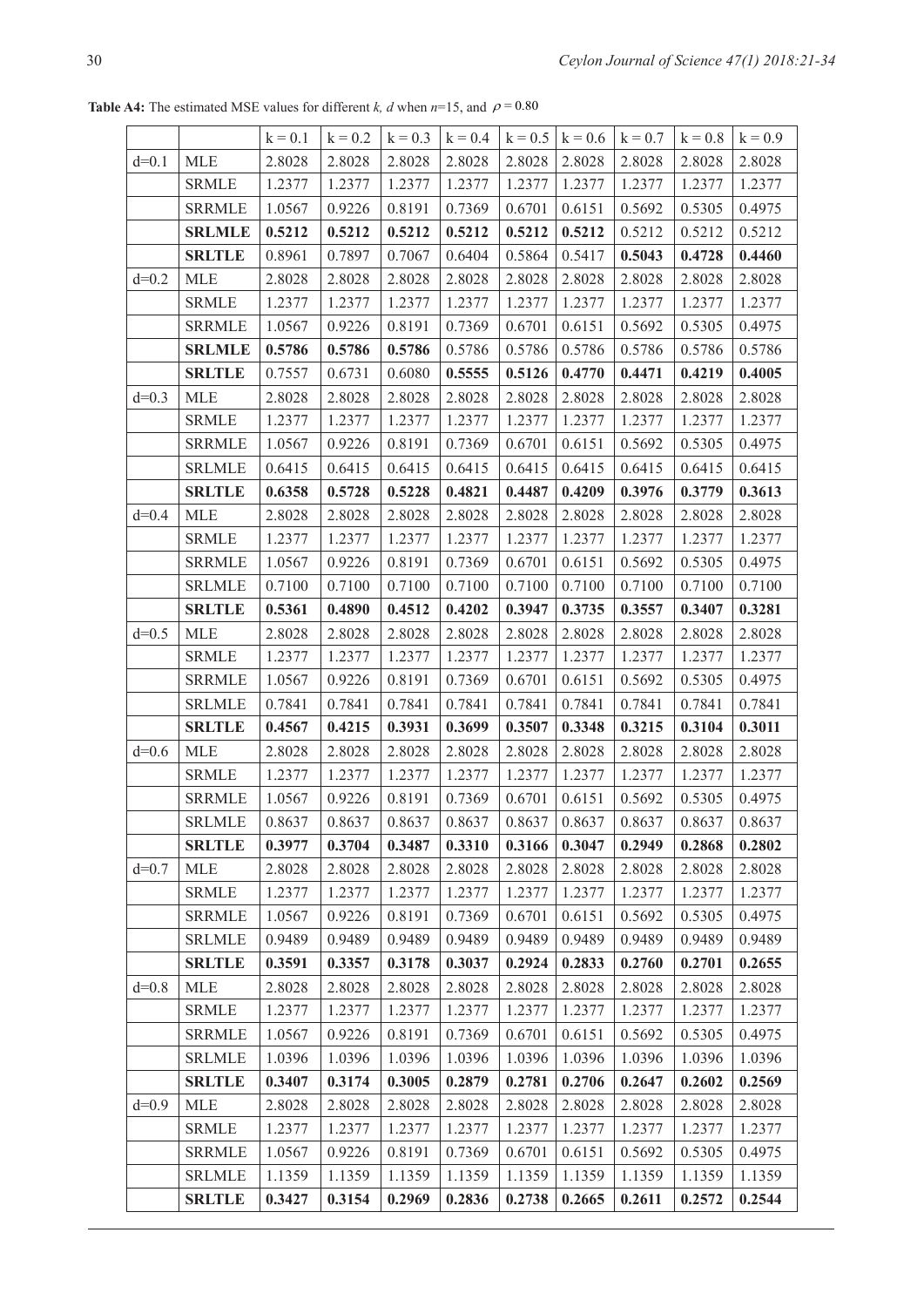| <b>Table A5:</b> The estimated MSE values for different k, d when $n=15$ and $\rho = 0.90$ |  |
|--------------------------------------------------------------------------------------------|--|
|--------------------------------------------------------------------------------------------|--|

|         |               | $k = 0.1$ | $k = 0.2$ | $k = 0.3$ | $k = 0.4$ | $k = 0.5$ | $k = 0.6$ | $k = 0.7$ | $k = 0.8$ | $k = 0.9$ |
|---------|---------------|-----------|-----------|-----------|-----------|-----------|-----------|-----------|-----------|-----------|
| $d=0.1$ | MLE           | 5.4040    | 5.4040    | 5.4040    | 5.4040    | 5.4040    | 5.4040    | 5.4040    | 5.4040    | 5.4040    |
|         | <b>SRMLE</b>  | 1.5980    | 1.5980    | 1.5980    | 1.5980    | 1.5980    | 1.5980    | 1.5980    | 1.5980    | 1.5980    |
|         | <b>SRRMLE</b> | 1.1930    | 0.9509    | 0.7895    | 0.6747    | 0.5894    | 0.5240    | 0.4727    | 0.4317    | 0.3984    |
|         | <b>SRLMLE</b> | 0.4402    | 0.4402    | 0.4402    | 0.4402    | 0.4402    | 0.4402    | 0.4402    | 0.4402    | 0.4402    |
|         | <b>SRLTLE</b> | 0.8680    | 0.7111    | 0.6034    | 0.5254    | 0.4666    | 0.4212    | 0.3853    | 0.3565    | 0.3331    |
| $d=0.2$ | <b>MLE</b>    | 5.4040    | 5.4040    | 5.4040    | 5.4040    | 5.4040    | 5.4040    | 5.4040    | 5.4040    | 5.4040    |
|         | <b>SRMLE</b>  | 1.5980    | 1.5980    | 1.5980    | 1.5980    | 1.5980    | 1.5980    | 1.5980    | 1.5980    | 1.5980    |
|         | <b>SRRMLE</b> | 1.1930    | 0.9509    | 0.7895    | 0.6747    | 0.5894    | 0.5240    | 0.4727    | 0.4317    | 0.3984    |
|         | <b>SRLMLE</b> | 0.5212    | 0.5212    | 0.5212    | 0.5212    | 0.5212    | 0.5212    | 0.5212    | 0.5212    | 0.5212    |
|         | <b>SRLTLE</b> | 0.6230    | 0.5271    | 0.4591    | 0.4087    | 0.3701    | 0.3400    | 0.3162    | 0.2970    | 0.2815    |
| $d=0.3$ | <b>MLE</b>    | 5.4040    | 5.4040    | 5.4040    | 5.4040    | 5.4040    | 5.4040    | 5.4040    | 5.4040    | 5.4040    |
|         | <b>SRMLE</b>  | 1.5980    | 1.5980    | 1.5980    | 1.5980    | 1.5980    | 1.5980    | 1.5980    | 1.5980    | 1.5980    |
|         | <b>SRRMLE</b> | 1.1930    | 0.9509    | 0.7895    | 0.6747    | 0.5894    | 0.5240    | 0.4727    | 0.4317    | 0.3984    |
|         | <b>SRLMLE</b> | 0.6140    | 0.6140    | 0.6140    | 0.6140    | 0.6140    | 0.6140    | 0.6140    | 0.6140    | 0.6140    |
|         | <b>SRLTLE</b> | 0.4580    | 0.3989    | 0.3564    | 0.3245    | 0.2999    | 0.2807    | 0.2654    | 0.2532    | 0.2434    |
| $d=0.4$ | <b>MLE</b>    | 5.4040    | 5.4040    | 5.4040    | 5.4040    | 5.4040    | 5.4040    | 5.4040    | 5.4040    | 5.4040    |
|         | <b>SRMLE</b>  | 1.5980    | 1.5980    | 1.5980    | 1.5980    | 1.5980    | 1.5980    | 1.5980    | 1.5980    | 1.5980    |
|         | <b>SRRMLE</b> | 1.1930    | 0.9509    | 0.7895    | 0.6747    | 0.5894    | 0.5240    | 0.4727    | 0.4317    | 0.3984    |
|         | <b>SRLMLE</b> | 0.7188    | 0.7188    | 0.7188    | 0.7188    | 0.7188    | 0.7188    | 0.7188    | 0.7188    | 0.7188    |
|         | <b>SRLTLE</b> | 0.3729    | 0.3266    | 0.2955    | 0.2730    | 0.2561    | 0.2430    | 0.2329    | 0.2250    | 0.2189    |
| $d=0.5$ | <b>MLE</b>    | 5.4040    | 5.4040    | 5.4040    | 5.4040    | 5.4040    | 5.4040    | 5.4040    | 5.4040    | 5.4040    |
|         | <b>SRMLE</b>  | 1.5980    | 1.5980    | 1.5980    | 1.5980    | 1.5980    | 1.5980    | 1.5980    | 1.5980    | 1.5980    |
|         | <b>SRRMLE</b> | 1.1930    | 0.9509    | 0.7895    | 0.6747    | 0.5894    | 0.5240    | 0.4727    | 0.4317    | 0.3984    |
|         | <b>SRLMLE</b> | 0.8356    | 0.8356    | 0.8356    | 0.8356    | 0.8356    | 0.8356    | 0.8356    | 0.8356    | 0.8356    |
|         | <b>SRLTLE</b> | 0.3679    | 0.3100    | 0.2763    | 0.2540    | 0.2385    | 0.2272    | 0.2188    | 0.2126    | 0.2080    |
| $d=0.6$ | <b>MLE</b>    | 5.4040    | 5.4040    | 5.4040    | 5.4040    | 5.4040    | 5.4040    | 5.4040    | 5.4040    | 5.4040    |
|         | <b>SRMLE</b>  | 1.5980    | 1.5980    | 1.5980    | 1.5980    | 1.5980    | 1.5980    | 1.5980    | 1.5980    | 1.5980    |
|         | <b>SRRMLE</b> | 1.1930    | 0.9509    | 0.7895    | 0.6747    | 0.5894    | 0.5240    | 0.4727    | 0.4317    | 0.3984    |
|         | <b>SRLMLE</b> | 0.9642    | 0.9642    | 0.9642    | 0.9642    | 0.9642    | 0.9642    | 0.9642    | 0.9642    | 0.9642    |
|         | <b>SRLTLE</b> | 0.4429    | 0.3493    | 0.2988    | 0.2677    | 0.2472    | 0.2330    | 0.2230    | 0.2158    | 0.2107    |
| $d=0.7$ | <b>MLE</b>    | 5.4040    | 5.4040    | 5.4040    | 5.4040    | 5.4040    | 5.4040    | 5.4040    | 5.4040    | 5.4040    |
|         | <b>SRMLE</b>  | 1.5980    | 1.5980    | 1.5980    | 1.5980    | 1.5980    | 1.5980    | 1.5980    | 1.5980    | 1.5980    |
|         | <b>SRRMLE</b> | 1.1930    | 0.9509    | 0.7895    | 0.6747    | 0.5894    | 0.5240    | 0.4727    | 0.4317    | 0.3984    |
|         | <b>SRLMLE</b> | 1.1048    | 1.1048    | 1.1048    | 1.1048    | 1.1048    | 1.1048    | 1.1048    | 1.1048    | 1.1048    |
|         | <b>SRLTLE</b> | 0.5979    | 0.4444    | 0.3630    | 0.3140    | 0.2822    | 0.2606    | 0.2455    | 0.2348    | 0.2271    |
| $d=0.8$ | <b>MLE</b>    | 5.4040    | 5.4040    | 5.4040    | 5.4040    | 5.4040    | 5.4040    | 5.4040    | 5.4040    | 5.4040    |
|         | <b>SRMLE</b>  | 1.5980    | 1.5980    | 1.5980    | 1.5980    | 1.5980    | 1.5980    | 1.5980    | 1.5980    | 1.5980    |
|         | <b>SRRMLE</b> | 1.1930    | 0.9509    | 0.7895    | 0.6747    | 0.5894    | 0.5240    | 0.4727    | 0.4317    | 0.3984    |
|         | <b>SRLMLE</b> | 1.2573    | 1.2573    | 1.2573    | 1.2573    | 1.2573    | 1.2573    | 1.2573    | 1.2573    | 1.2573    |
|         | <b>SRLTLE</b> | 0.8329    | 0.5954    | 0.4689    | 0.3928    | 0.3436    | 0.3100    | 0.2864    | 0.2694    | 0.2570    |
| $d=0.9$ | <b>MLE</b>    | 5.4040    | 5.4040    | 5.4040    | 5.4040    | 5.4040    | 5.4040    | 5.4040    | 5.4040    | 5.4040    |
|         | <b>SRMLE</b>  | 1.5980    | 1.5980    | 1.5980    | 1.5980    | 1.5980    | 1.5980    | 1.5980    | 1.5980    | 1.5980    |
|         | <b>SRRMLE</b> | 1.1930    | 0.9509    | 0.7895    | 0.6747    | 0.5894    | 0.5240    | 0.4727    | 0.4317    | 0.3984    |
|         | <b>SRLMLE</b> | 1.4217    | 1.4217    | 1.4217    | 1.4217    | 1.4217    | 1.4217    | 1.4217    | 1.4217    | 1.4217    |
|         | <b>SRLTLE</b> | 1.1479    | 0.8021    | 0.6165    | 0.5043    | 0.4312    | 0.3811    | 0.3456    | 0.3197    | 0.3005    |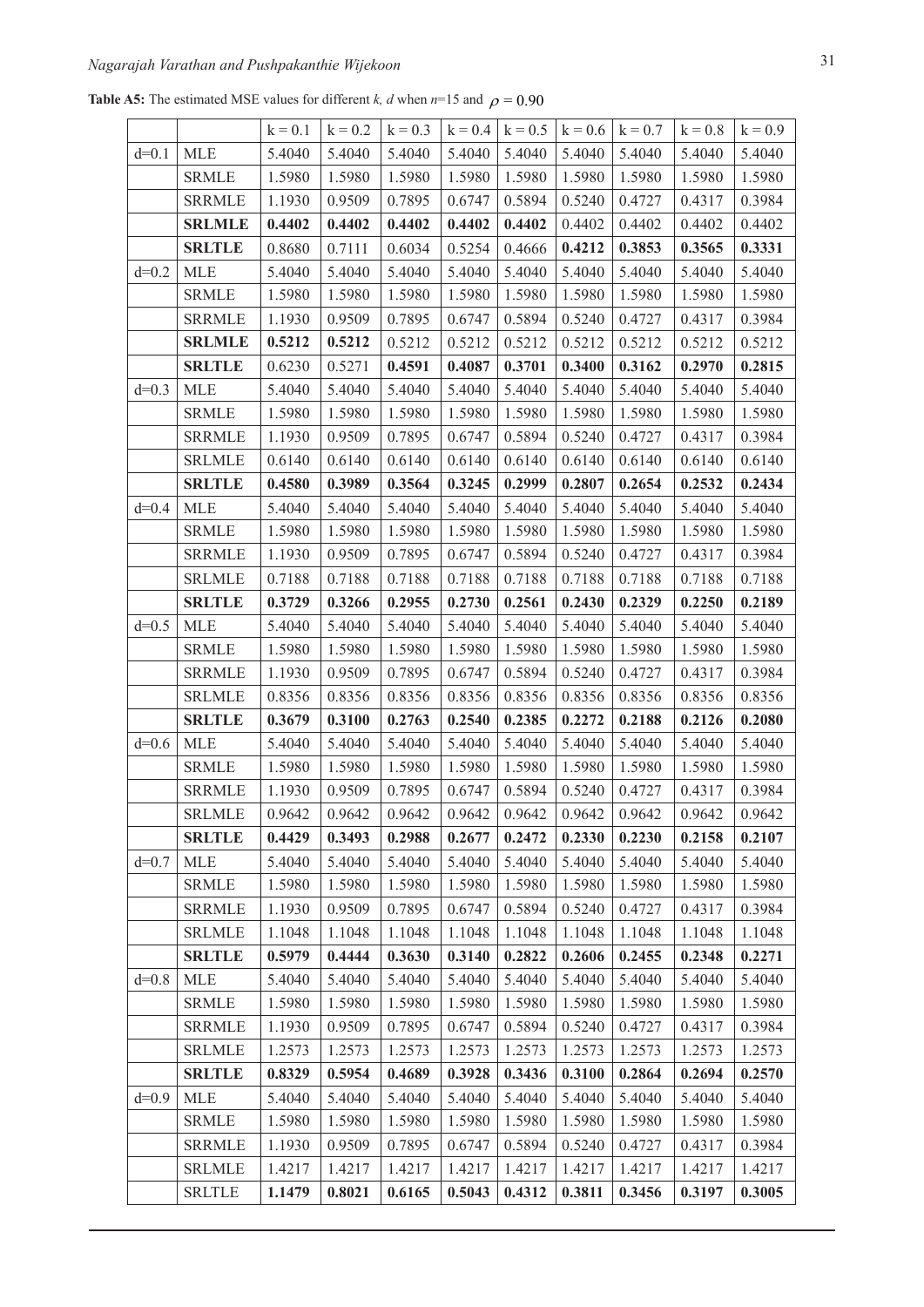**Table A6:** The estimated MSE values for different *k,d* when  $n=15$ , and  $\rho = 0.99$ 

|         |               | $k = 0.1$ | $k = 0.2$       | $k = 0.3$ | $k = 0.4$ | $k = 0.5$ | $k = 0.6$ | $k = 0.7$ | $k = 0.8$ | $k = 0.9$ |
|---------|---------------|-----------|-----------------|-----------|-----------|-----------|-----------|-----------|-----------|-----------|
| $d=0.1$ | <b>MLE</b>    | 5.9845    | 5.9845          | 5.9845    | 5.9845    | 5.9845    | 5.9845    | 5.9845    | 5.9845    | 5.9845    |
|         | <b>SRMLE</b>  | 1.6533    | 1.6533          | 1.6533    | 1.6533    | 1.6533    | 1.6533    | 1.6533    | 1.6533    | 1.6533    |
|         | <b>SRRMLE</b> | 1.2007    | 0.9412          | 0.7727    | 0.6550    | 0.5689    | 0.5037    | 0.4530    | 0.4128    | 0.3805    |
|         | <b>SRLMLE</b> | 0.4248    | 0.4248          | 0.4248    | 0.4248    | 0.4248    | 0.4248    | 0.4248    | 0.4248    | 0.4248    |
|         | <b>SRLTLE</b> | 0.8453    | 0.6844          | 0.5764    | 0.4993    | 0.4420    | 0.3981    | 0.3638    | 0.3365    | 0.3145    |
| $d=0.2$ | <b>MLE</b>    | 5.9845    | 5.9845          | 5.9845    | 5.9845    | 5.9845    | 5.9845    | 5.9845    | 5.9845    | 5.9845    |
|         | <b>SRMLE</b>  | 1.6533    | 1.6533          | 1.6533    | 1.6533    | 1.6533    | 1.6533    | 1.6533    | 1.6533    | 1.6533    |
|         | <b>SRRMLE</b> | 1.2007    | 0.9412          | 0.7727    | 0.6550    | 0.5689    | 0.5037    | 0.4530    | 0.4128    | 0.3805    |
|         | <b>SRLMLE</b> | 0.5086    | 0.5086          | 0.5086    | 0.5086    | 0.5086    | 0.5086    | 0.5086    | 0.5086    | 0.5086    |
|         | <b>SRLTLE</b> | 0.5873    | 0.4939          | 0.4287    | 0.3810    | 0.3450    | 0.3171    | 0.2952    | 0.2777    | 0.2637    |
| $d=0.3$ | <b>MLE</b>    | 5.9845    | 5.9845          | 5.9845    | 5.9845    | 5.9845    | 5.9845    | 5.9845    | 5.9845    | 5.9845    |
|         | <b>SRMLE</b>  | 1.6533    | 1.6533          | 1.6533    | 1.6533    | 1.6533    | 1.6533    | 1.6533    | 1.6533    | 1.6533    |
|         | <b>SRRMLE</b> | 1.2007    | 0.9412          | 0.7727    | 0.6550    | 0.5689    | 0.5037    | 0.4530    | 0.4128    | 0.3805    |
|         | <b>SRLMLE</b> | 0.6055    | 0.6055          | 0.6055    | 0.6055    | 0.6055    | 0.6055    | 0.6055    | 0.6055    | 0.6055    |
|         | <b>SRLTLE</b> | 0.4265    | 0.3695          | 0.3296    | 0.3003    | 0.2780    | 0.2607    | 0.2471    | 0.2365    | 0.2280    |
| $d=0.4$ | <b>MLE</b>    | 5.9845    | 5.9845          | 5.9845    | 5.9845    | 5.9845    | 5.9845    | 5.9845    | 5.9845    | 5.9845    |
|         | <b>SRMLE</b>  | 1.6533    | 1.6533          | 1.6533    | 1.6533    | 1.6533    | 1.6533    | 1.6533    | 1.6533    | 1.6533    |
|         | <b>SRRMLE</b> | 1.2007    | 0.9412          | 0.7727    | 0.6550    | 0.5689    | 0.5037    | 0.4530    | 0.4128    | 0.3805    |
|         | <b>SRLMLE</b> | 0.7157    | 0.7157          | 0.7157    | 0.7157    | 0.7157    | 0.7157    | 0.7157    | 0.7157    | 0.7157    |
|         | <b>SRLTLE</b> | 0.3630    | 0.3113          | 0.2792    | 0.2570    | 0.2409    | 0.2288    | 0.2197    | 0.2127    | 0.2074    |
| $d=0.5$ | <b>MLE</b>    | 5.9845    | 5.9845          | 5.9845    | 5.9845    | 5.9845    | 5.9845    | 5.9845    | 5.9845    | 5.9845    |
|         | <b>SRMLE</b>  | 1.6533    | 1.6533          | 1.6533    | 1.6533    | 1.6533    | 1.6533    | 1.6533    | 1.6533    | 1.6533    |
|         | <b>SRRMLE</b> | 1.2007    | 0.9412          | 0.7727    | 0.6550    | 0.5689    | 0.5037    | 0.4530    | 0.4128    | 0.3805    |
|         | <b>SRLMLE</b> | 0.8390    | 0.8390          | 0.8390    | 0.8390    | 0.8390    | 0.8390    | 0.8390    | 0.8390    | 0.8390    |
|         | <b>SRLTLE</b> | 0.3968    | 0.3193          | 0.2774    | 0.2513    | 0.2338    | 0.2216    | 0.2128    | 0.2064    | 0.2019    |
| $d=0.6$ | <b>MLE</b>    | 5.9845    | 5.9845          | 5.9845    | 5.9845    | 5.9845    | 5.9845    | 5.9845    | 5.9845    | 5.9845    |
|         | <b>SRMLE</b>  | 1.6533    | 1.6533          | 1.6533    | 1.6533    | 1.6533    | 1.6533    | 1.6533    | 1.6533    | 1.6533    |
|         | <b>SRRMLE</b> | 1.2007    | 0.9412          | 0.7727    | 0.6550    | 0.5689    | 0.5037    | 0.4530    | 0.4128    | 0.3805    |
|         | <b>SRLMLE</b> |           | 0.9755   0.9755 | 0.9755    | 0.9755    | 0.9755    | 0.9755    | 0.9755    | 0.9755    | 0.9755    |
|         | <b>SRLTLE</b> | 0.5279    | 0.3935          | 0.3242    | 0.2831    | 0.2567    | 0.2389    | 0.2265    | 0.2177    | 0.2114    |
| $d=0.7$ | <b>MLE</b>    | 5.9845    | 5.9845          | 5.9845    | 5.9845    | 5.9845    | 5.9845    | 5.9845    | 5.9845    | 5.9845    |
|         | <b>SRMLE</b>  | 1.6533    | 1.6533          | 1.6533    | 1.6533    | 1.6533    | 1.6533    | 1.6533    | 1.6533    | 1.6533    |
|         | <b>SRRMLE</b> | 1.2007    | 0.9412          | 0.7727    | 0.6550    | 0.5689    | 0.5037    | 0.4530    | 0.4128    | 0.3805    |
|         | <b>SRLMLE</b> | 1.1252    | 1.1252          | 1.1252    | 1.1252    | 1.1252    | 1.1252    | 1.1252    | 1.1252    | 1.1252    |
|         | <b>SRLTLE</b> | 0.7563    | 0.5339          | 0.4196    | 0.3525    | 0.3096    | 0.2808    | 0.2607    | 0.2464    | 0.2361    |
| $d=0.8$ | <b>MLE</b>    | 5.9845    | 5.9845          | 5.9845    | 5.9845    | 5.9845    | 5.9845    | 5.9845    | 5.9845    | 5.9845    |
|         | <b>SRMLE</b>  | 1.6533    | 1.6533          | 1.6533    | 1.6533    | 1.6533    | 1.6533    | 1.6533    | 1.6533    | 1.6533    |
|         | <b>SRRMLE</b> | 1.2007    | 0.9412          | 0.7727    | 0.6550    | 0.5689    | 0.5037    | 0.4530    | 0.4128    | 0.3805    |
|         | <b>SRLMLE</b> | 1.2880    | 1.2880          | 1.2880    | 1.2880    | 1.2880    | 1.2880    | 1.2880    | 1.2880    | 1.2880    |
|         | <b>SRLTLE</b> | 1.0819    | 0.7405          | 0.5637    | 0.4593    | 0.3924    | 0.3473    | 0.3155    | 0.2927    | 0.2759    |
| $d=0.9$ | <b>MLE</b>    | 5.9845    | 5.9845          | 5.9845    | 5.9845    | 5.9845    | 5.9845    | 5.9845    | 5.9845    | 5.9845    |
|         | <b>SRMLE</b>  | 1.6533    | 1.6533          | 1.6533    | 1.6533    | 1.6533    | 1.6533    | 1.6533    | 1.6533    | 1.6533    |
|         | <b>SRRMLE</b> | 1.2007    | 0.9412          | 0.7727    | 0.6550    | 0.5689    | 0.5037    | 0.4530    | 0.4128    | 0.3805    |
|         | <b>SRLMLE</b> | 1.4641    | 1.4641          | 1.4641    | 1.4641    | 1.4641    | 1.4641    | 1.4641    | 1.4641    | 1.4641    |
|         | <b>SRLTLE</b> | 1.1849    | 0.9132          | 0.7564    | 0.6036    | 0.5053    | 0.4383    | 0.3909    | 0.3564    | 0.3308    |